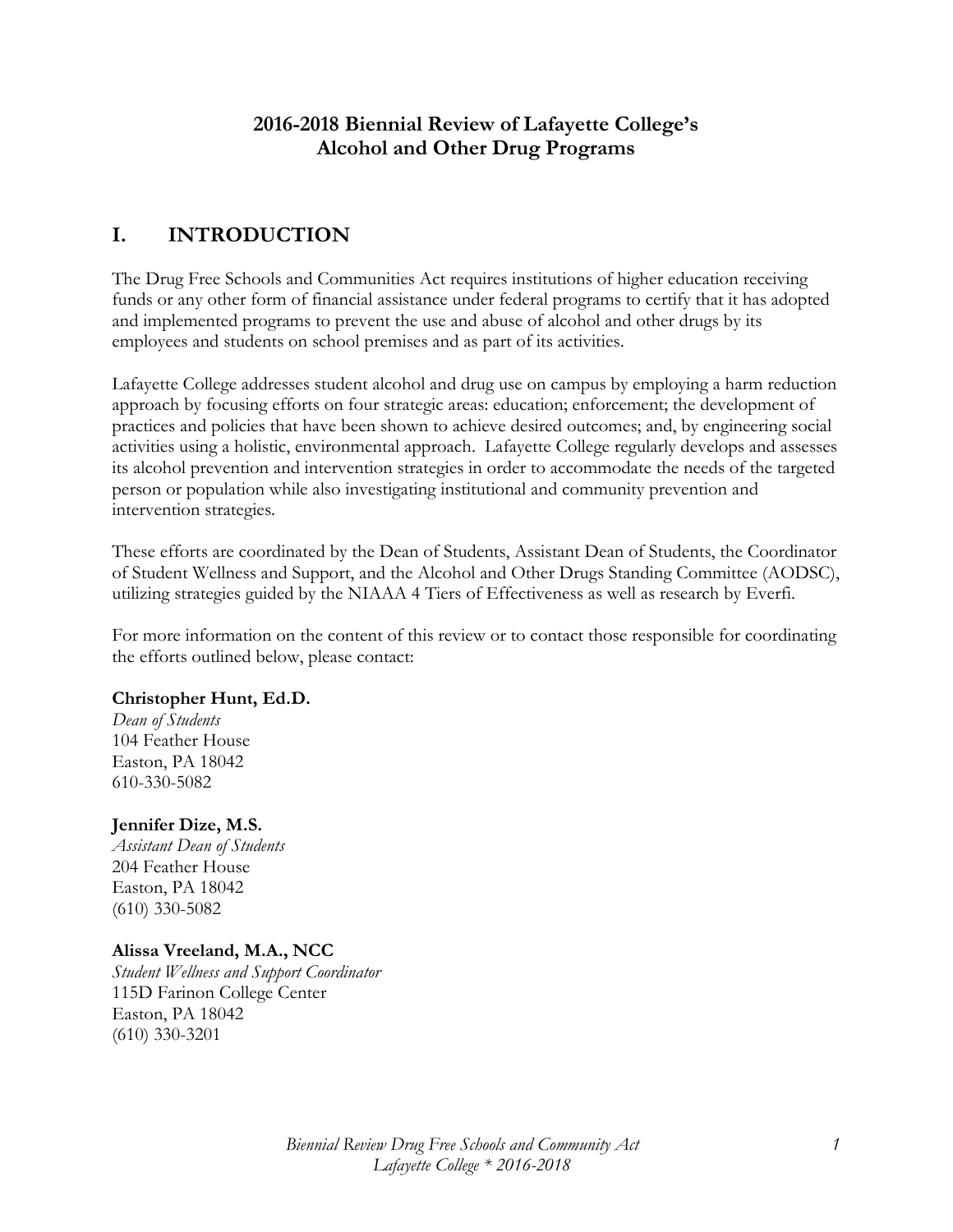# **II. POLICIES**

Lafayette College is committed to providing a safe, drug-free educational and work environment for all students and employees. Students and employees are both citizens and members of the academic community. As citizens, they enjoy the same rights and obligations that other citizens enjoy, and as members of the academic community, they are subject to the rights and obligations that accrue to them by virtue of this membership. Students and employees are expected to be honorable and ethical in every regard and to have consideration for the welfare of others as individuals and for the community as a whole.

Lafayette College maintains policies and procedures for students and employees and annually distributes written materials that include the following:

- Standards of conduct that clearly prohibit, at a minimum, the unlawful possession, use, or distribution of illicit drugs and alcohol by students and employees.
- A list of applicable legal sanctions under federal, state, or local laws for the unlawful possession or distribution of illicit drugs and alcohol.
- A description of the health risks associated with the abuse of alcohol or use of illicit drugs.
- A list of drug and alcohol programs that are available to employees and students
- A clear statement that Lafayette College will impose disciplinary sanctions on students and employees for violations of the standards of conduct and a description of those sanctions of employment and referral for prosecution.

This notification is available to all students, faculty, staff, and employees at https://hr.lafayette.edu/wp-content/uploads/sites/24/2011/01/Drug-Free-Community-and-Schools-Handout-2017.pdf

The 2016-2018 biennial review of Lafayette College's Alcohol and Other Drugs Program is available on-line at https://aods.lafayette.edu/resources/

#### **EMPLOYEES**

Employees include all faculty, administrators, and staff, part-time, adjunct, and union employees. The Lafayette College Standards of Conduct prohibit the unlawful possession, use, or distribution of illicit drugs and alcohol on College property or at any other officially sanctioned College activity by any member of the Lafayette College community. Employees are required to abide by this policy as a condition of employment at Lafayette College. The conditions under which the use of alcohol is permitted on campus can be found in the Alcohol Service Policy accessed on-line at [http://finadmin.lafayette.edu/information-for-faculty-staff/policies/.](http://finadmin.lafayette.edu/information-for-faculty-staff/policies/)

Sanctions imposed by the College for violation of this policy may range from mandatory participation in rehabilitation programs to termination of employment or referral for prosecution. Any employee convicted of any drug-related crime in the workplace must notify the College's Office of Human Resources within five (5) days of conviction. Notification of such conviction is also a mandatory condition for continued employment at the College. Any employee convicted of a drug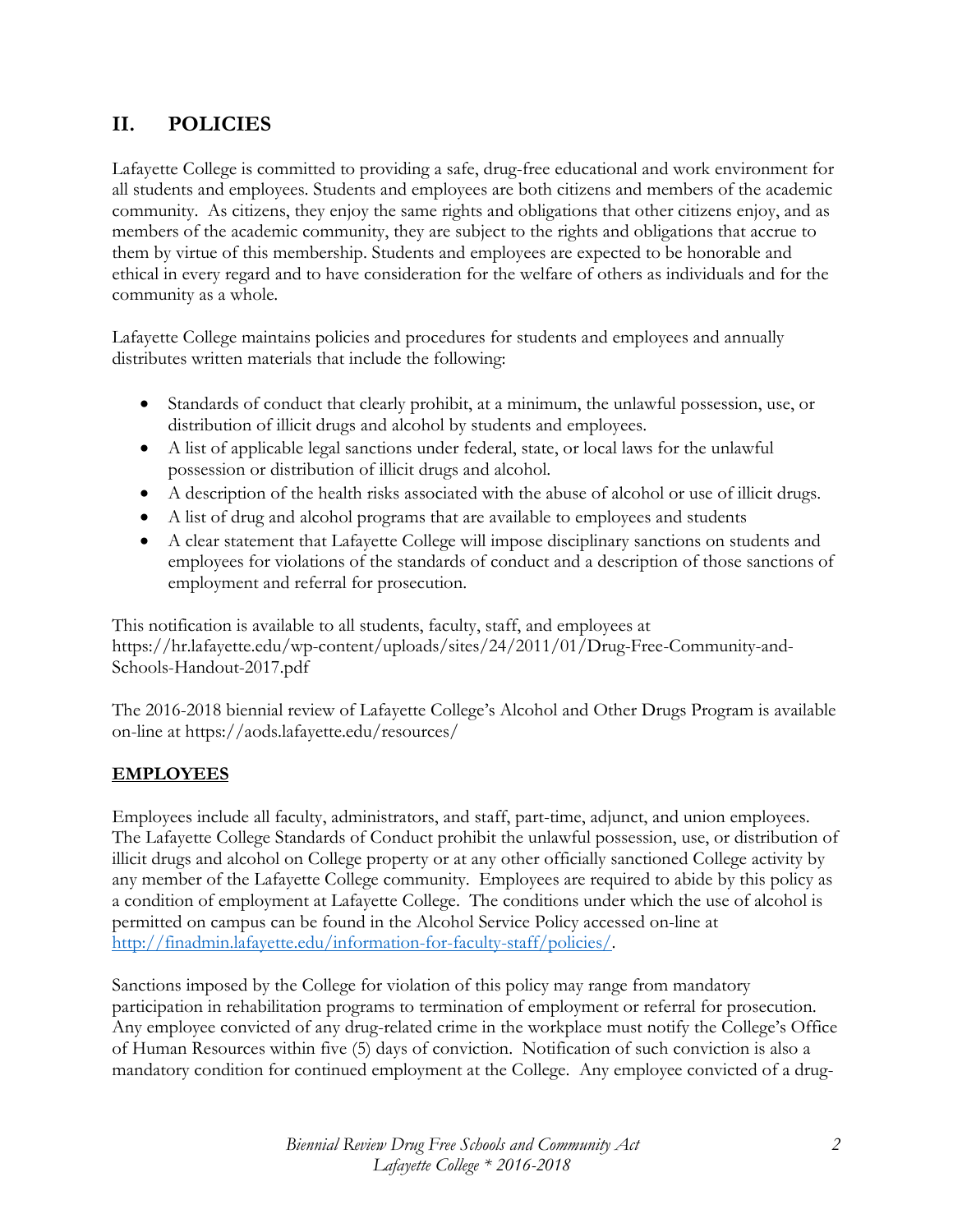related crime in the workplace will be subject to discipline including, but not limited to, immediate dismissal.

A complete document of all employee policies can be found in the employee handbook and on-line at [http://hr.lafayette.edu/policies/.](http://hr.lafayette.edu/policies/) The Office of Human Resources notifies employees of these policies at the start of each academic year.

## **STUDENTS**

Students are accountable to the College's Student Code of Conduct from the time they are notified of their acceptance to the College until the actual awarding of a degree (or their resignation from the College). Students are held accountable for their actions between semesters or while a student is on a temporary leave from the College, regardless of location of incident or behavior. An individual who has graduated or resigned from the College may still be held accountable to the Student Code of Conduct for behavior that occurred while the individual was a student, even if the behavior is not discovered until after the individual has graduated or resigned. The College may proceed with conduct procedures even while a student is on a temporary leave from the College.

The alcohol and drug policies for all students are outlined in the *Student Handbook* and can be accessed on-line at: https://conduct.lafayette.edu/student-handbook/.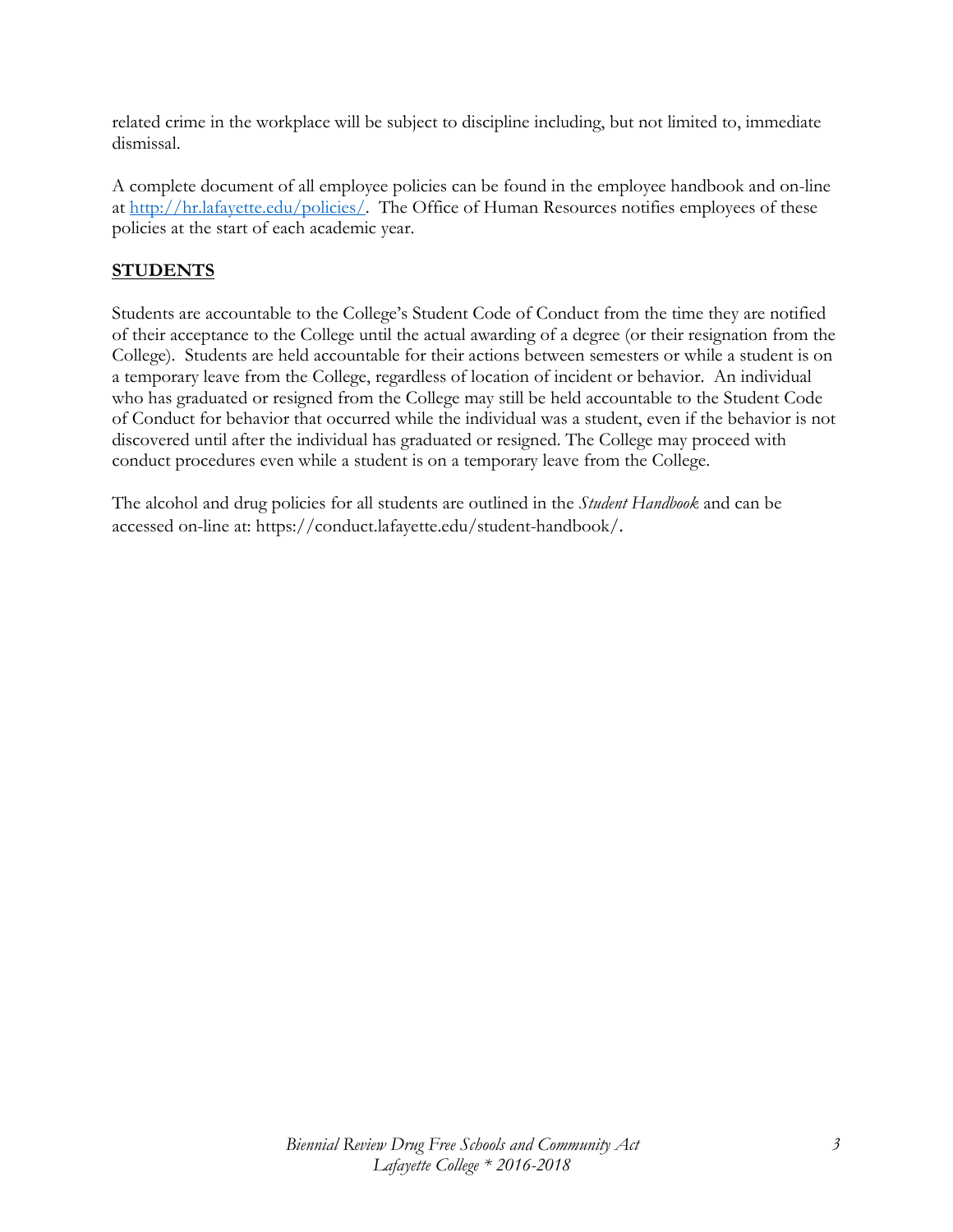## **III. RESEARCH AND ASSESSMENT**

## **STUDENTS**

Lafayette College regularly surveys students and employees to capture their self-reported beliefs and attitudes towards alcohol consumption on campus, their knowledge of available services, and employees' ability to address alcohol issues with students. In 2011, the Counseling Center administered an internally created Drug and Alcohol Survey. The AODSC determined in 2012 that it was important to compare Lafayette student data with other institutions and, as a result, the CORE Survey was administered. We repeated the administration of this survey in the spring of 2016 and again in fall of 2018 to utilize longitudinal trends and changes. The Core Institute is a national, non-profit research center with the largest database for studies on alcohol and behavior for similar liberal arts colleges. The survey consisted of 40 questions. Lafayette added an additional ten questions to try and capture data on campus norms. The 2018 data did not yield statistically significant results as the participation rate was approximately 10%. However, the findings are reported below.

|                                                                                                           | 2011                 | 2013               | 2016               | 2018                  |
|-----------------------------------------------------------------------------------------------------------|----------------------|--------------------|--------------------|-----------------------|
| Annual<br>prevalence:<br>Students who<br>consumed<br>alcohol in the<br>past year                          | N/A                  | 86.5%              | 89.0%              | 85.2%                 |
| $30$ -day<br>prevalence:<br>Student who<br>consumed<br>alcohol in<br>the past 30<br>days                  | 77.7%                | 78.8%              | 81.5%              | $77.0\%$              |
| Underage<br>students (under<br>21 years) who<br>consumed<br>alcohol in the<br>past 30 days                | N/A                  | 74.3%              | 74.8%              | 72.6%                 |
| <b>Students</b><br>reporting<br>binge<br>drinking<br>(consuming<br>5 or more<br>drinks in one<br>sitting) | N/A                  | 57.9% (2 weeks)    | $61.0\%$ (2 weeks) | 52.9% $(2)$<br>weeks) |
| Participation                                                                                             | 44% (973 students)   | 17.9% (429         | 19.2% (486         | 11.3% (292            |
| Rate                                                                                                      | - evenly distributed | students) - evenly | students) - evenly | students) $-$         |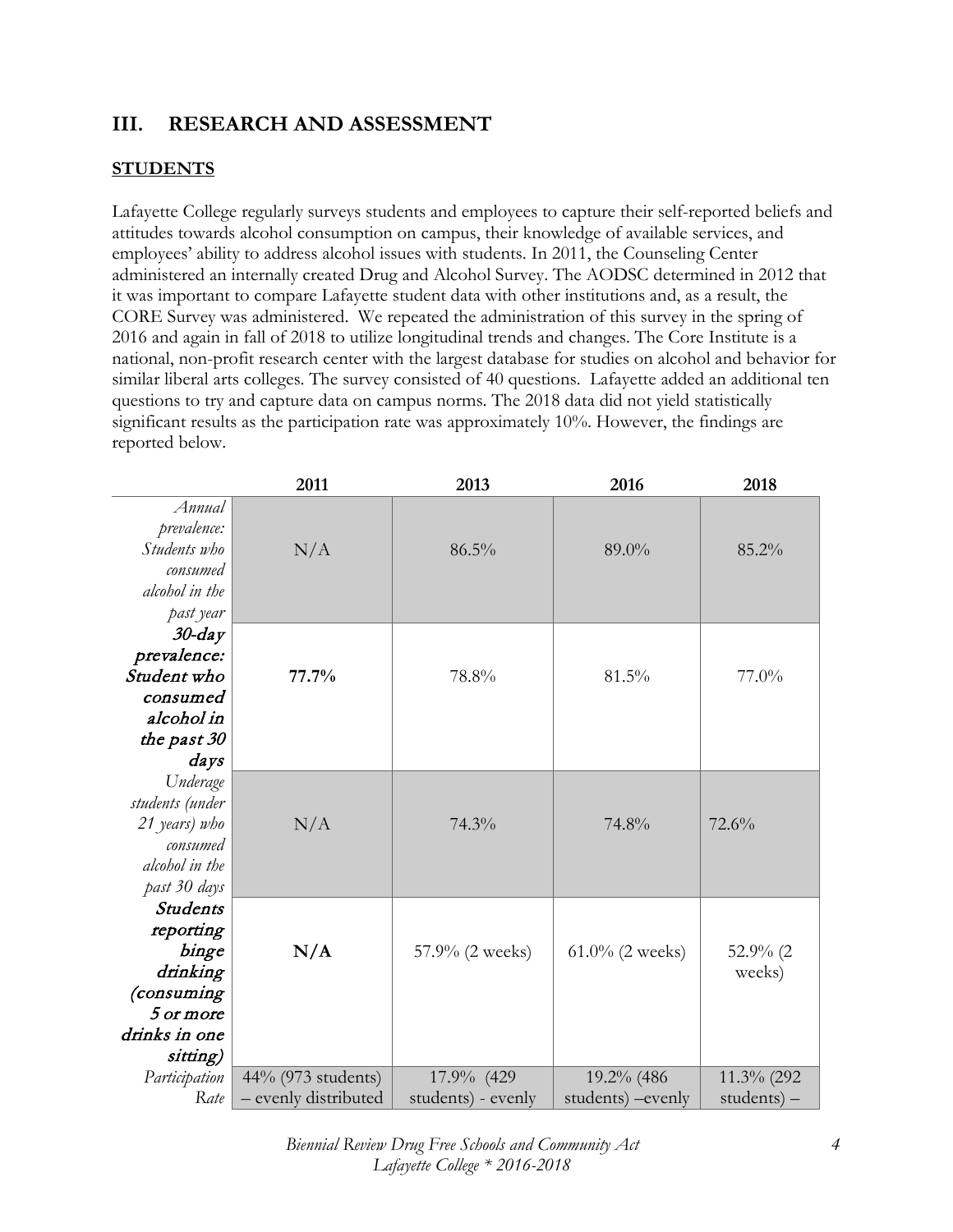| distributed across | distributed across | evenly<br>distributed |
|--------------------|--------------------|-----------------------|
|                    |                    |                       |
|                    | all class years    | all class years       |

Key findings on the use of illegal drugs (2018 as compared to 2016):

- **44.6%** of students used marijuana in the past year, down from **46.5%** in 2016
- **10.0%** of students used an illegal drug other than marijuana in the past year, a 7% decrease from the administration of the Core Survey in 2016 when **17.6% of students** reported such use.

Most frequently reported illegal drugs used in the past 30 days were (2018 as compared to 2016):

- **23.3%** Marijuana (pot, hash, hash oil), a 4% decrease from **27.7%** in 2013.
- **2.8%** Hallucinogenics (LSD, PCP) replaced amphetamines (diet pills, speed) from 2016.
- **2.1%** Cocaine (crack, rock, freebase) is down from **6.9%** in 2016.

The following are some key findings on the consequences of alcohol and drug use (2018 as compared to 2016):

- **23.3%** Reported some form of public misconduct (such as trouble with police, fighting/argument, DWI/DUI, vandalism) at least once during the past year as a result of drinking or drug use. This is a significant decrease from **34.9%** in 2016 (though taking into account the smaller sample size in this administration).
- **22.2%** Reported experiencing some kind of serious personal problems (such as suicide ideation, being hurt or injured, trying unsuccessfully to stop using, sexual assault) at least once during the past year as a result of drinking or drug use. This shows a decrease from **28.7%** in 2016.

Students' perceptions of other students' use (2018 as compared to 2016):

- **89.0%** of students believe the average student on campus uses alcohol once a week or more, this marks a very slight decrease in students' perception of other students' use (**90.6%** in 2016).
- **53.9%** of students believe the average student on this campus uses some form of illegal drug at least once a week, demonstrating an interesting trend in increased student perception (**47.7%** in 2016 and **41.7%** in 2013).
- **20.3%** of students indicated they would prefer not to have alcohol available at parties they attend, an increase from **13.9%** of students in 2016.
- **75.4%** of students indicated they would prefer not to have drugs available at parties they attend, also showing an increase from **69.2%** in 2013.

Sample Demographics (2018 as compared to 2016)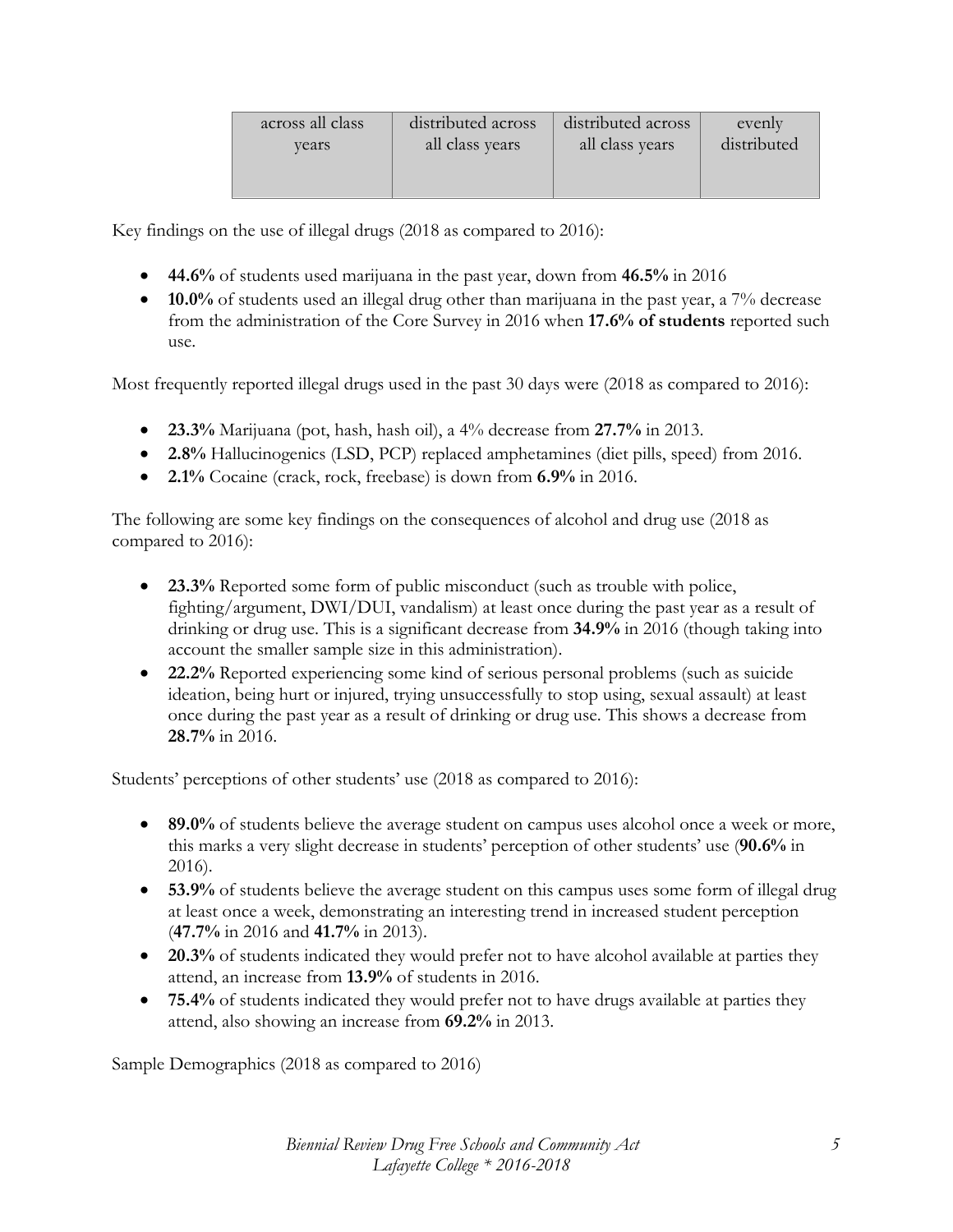- **29.8%** were freshmen, as compared to **25.8%** in 2016.
- **25.3%** were sophomores, as compared to **23.3%** in 2016.
- **22.6%** were juniors, as compared to **19.4%** in 2016.
- **21.6%** were seniors, as compared to **31.3%** in 2016.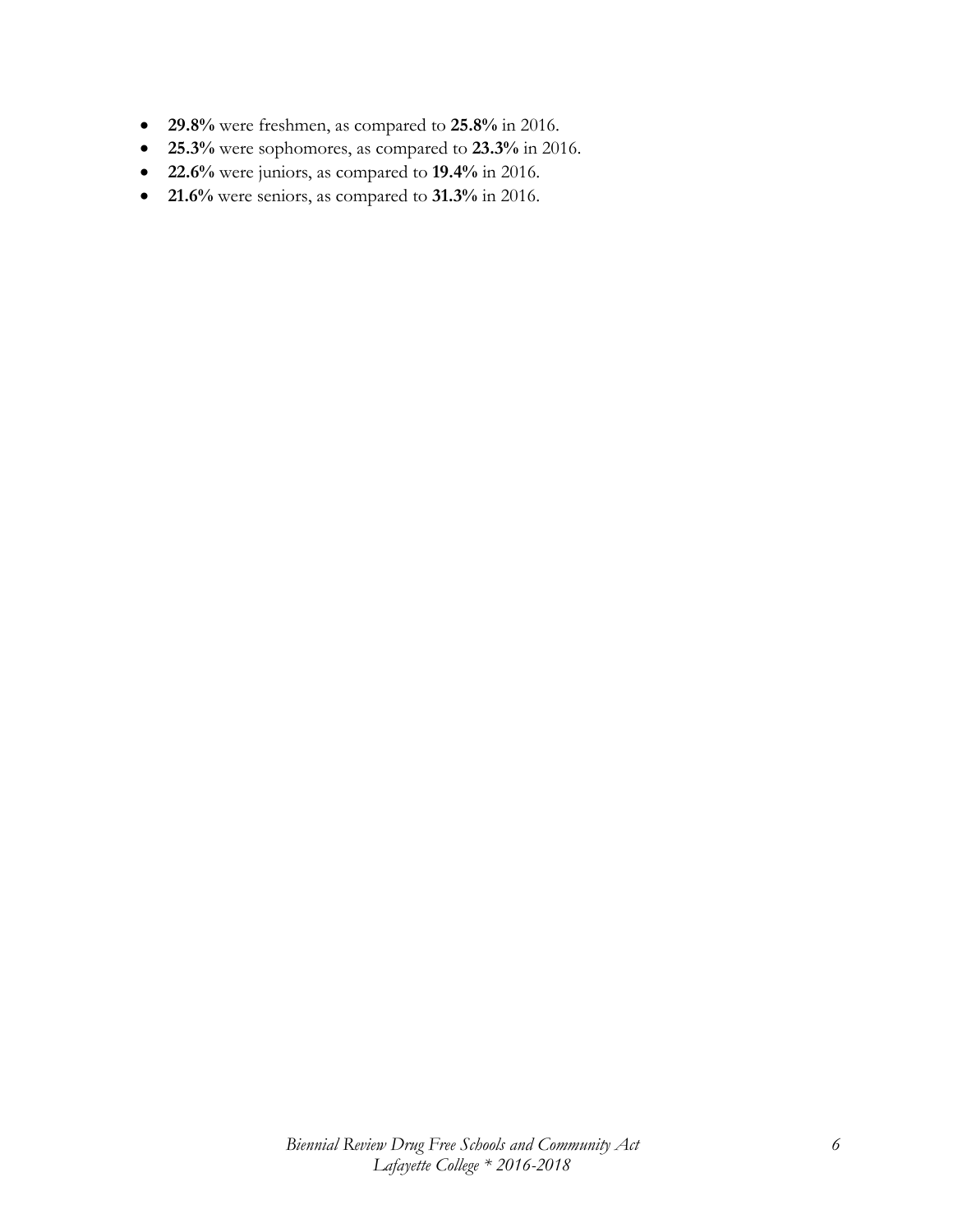# **IV. EDUCATION, PREVENTION, AND ENVIRONMENTAL MANAGEMENT**

Lafayette College embraces a broad educational mission that focuses on the nurturing of the inquiring mind in an environment that integrates intellectual, social, and personal growth. Recognizing that the abuse of alcohol and other drugs is detrimental to this mission, the College strives to educate students concerning the dangers of alcohol and other drug abuse and the importance of making healthy and responsible choices. In addition to regulating the use of alcohol on its properties, the College encourages and supports the efforts of students and student organizations to sponsor alcohol-free social events that are open to the College community.

The difficult task of reducing the negative implications of high-risk drinking on a college campus like Lafayette College requires the deployment of the Alcohol and Other Drug Standing Committee (AODSC). The AODSC is comprised of a comprehensive, diverse, and committed group of faculty, administrators, staff, and students, as well as community and collaborative partners, who plan, act, assess, and refine a comprehensive strategic plan.

To influence student culture and model responsible use through education and programming, Lafayette's Alcohol and Other Drug Standing Committee meets approximately monthly during the academic year as a full committee. The Assistant Dean of Students, Jennifer Dize chairs the AODSC with the support of co-chair, Alissa Vreeland, Student Wellness and Support Coordinator—both individuals accepted this role in July of 2017. The strength of the AODSC's mission lies in the commitment of its members. Lafayette is fortunate to possess more than 15 members devoted to providing students the opportunity to succeed without the harmful effects associated with the high risk/rapid consumption of alcohol.

#### *AODSC Mission Statement*:

The Lafayette College Alcohol and Other Drug Standing Committee (AODSC) implements and assess strategies, programs and policies specifically aimed at reducing high-risk drinking among Lafayette students. Using new measures that target education and outreach, student advocacy and peer education, as well as social programming, combined with the continued enforcement of College policy and Commonwealth law, the AODSC strives to reduce dangerous and negative implications of alcohol abuse, including blackouts, hospital transports, vandalism, harm to self or peers, and violations of the College's code of conduct.

The AODSC explores best practices from peer institutions and relevant research (with documented success as indicated by conduct data) that targets high-risk behavior. This committee works to engage the entire Lafayette community of students, faculty, staff, parents, and alumni in devising and implementing community-wide solutions to dangerous drinking. With more than 1,800 alcoholrelated deaths of college students each year, the AODSC's efforts are critically important to the College's mission.

The AODSC focuses it efforts across four domains: *Education and Outreach*, *Policies and Enforcement*, *Social Programming*, and *Student Education*. Below is an outline and summary of their prevention, education, and environmental management initiatives, by semester.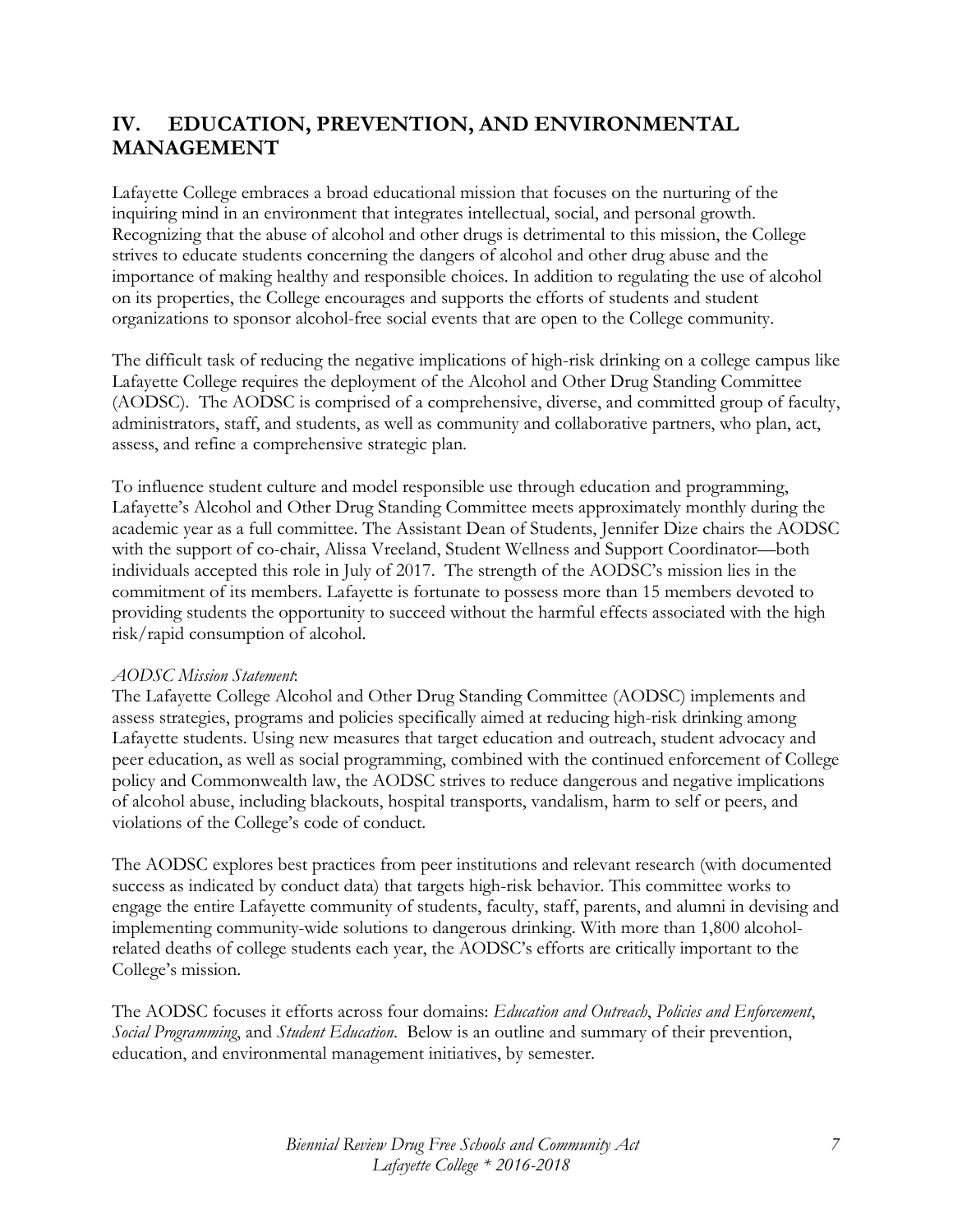## Education and Outreach

| Parent Guide for Talking about Alcohol (7) |                               |
|--------------------------------------------|-------------------------------|
| Prospective student messaging (5)          | Prospective student messaging |
|                                            |                               |

## Policies and Enforcement

| FALL                                        | <b>SPRING</b>                              |
|---------------------------------------------|--------------------------------------------|
| Review of Alcohol Policies (8)              |                                            |
| Hassle Free Homecoming                      |                                            |
| Birthday Books (9)                          |                                            |
| Emails to students in advance of high risk  | Emails to students in advance of high-risk |
| events $(10)$                               | events                                     |
| Conduct hearing for every student (11)      | Conduct hearing for every student          |
| Additional police enforcement at high-risk  | Additional police enforcement at high-risk |
| events and off-campus (12)                  | events and off-campus                      |
|                                             | Focus Group (13)                           |
| LVAIC Alcohol Summit with District Attorney |                                            |
| [3]                                         |                                            |

## Social Programming

| FALL                                              | <b>SPRING</b>                                |
|---------------------------------------------------|----------------------------------------------|
| Event Registration Form (14)                      | Event Registration Form                      |
| Alcohol Policy for On/Off Campus Events (15)      | Alcohol Policy for On/Off Campus Events      |
| Intentional Homecoming Plans (16)                 |                                              |
| Lafayette/Lehigh Football Rivalry (17)            |                                              |
| 100 Nights/1000 Nights / Class Events (18)        | 100 Nights/1000 Nights / Class Events        |
|                                                   | Senior Week Programming (19)                 |
| Midnight Breakfasts (20)                          | Midnight Breakfasts                          |
|                                                   | Spring BBQ (21)                              |
|                                                   | Spring Concert (22)                          |
| Intentional marketing of alcohol-free events (23) | Intentional marketing of alcohol-free events |
| Environmental Management (24)                     | <b>Environmental Management</b>              |

#### Student Education

| Second Shomarst Gramposule in [25(26)   |                                    |
|-----------------------------------------|------------------------------------|
| Orientation program (27)                |                                    |
| Motivational Enhancement Interview (28) | Motivational Enhancement Interview |
| CORE Alcohol Survey (29)                |                                    |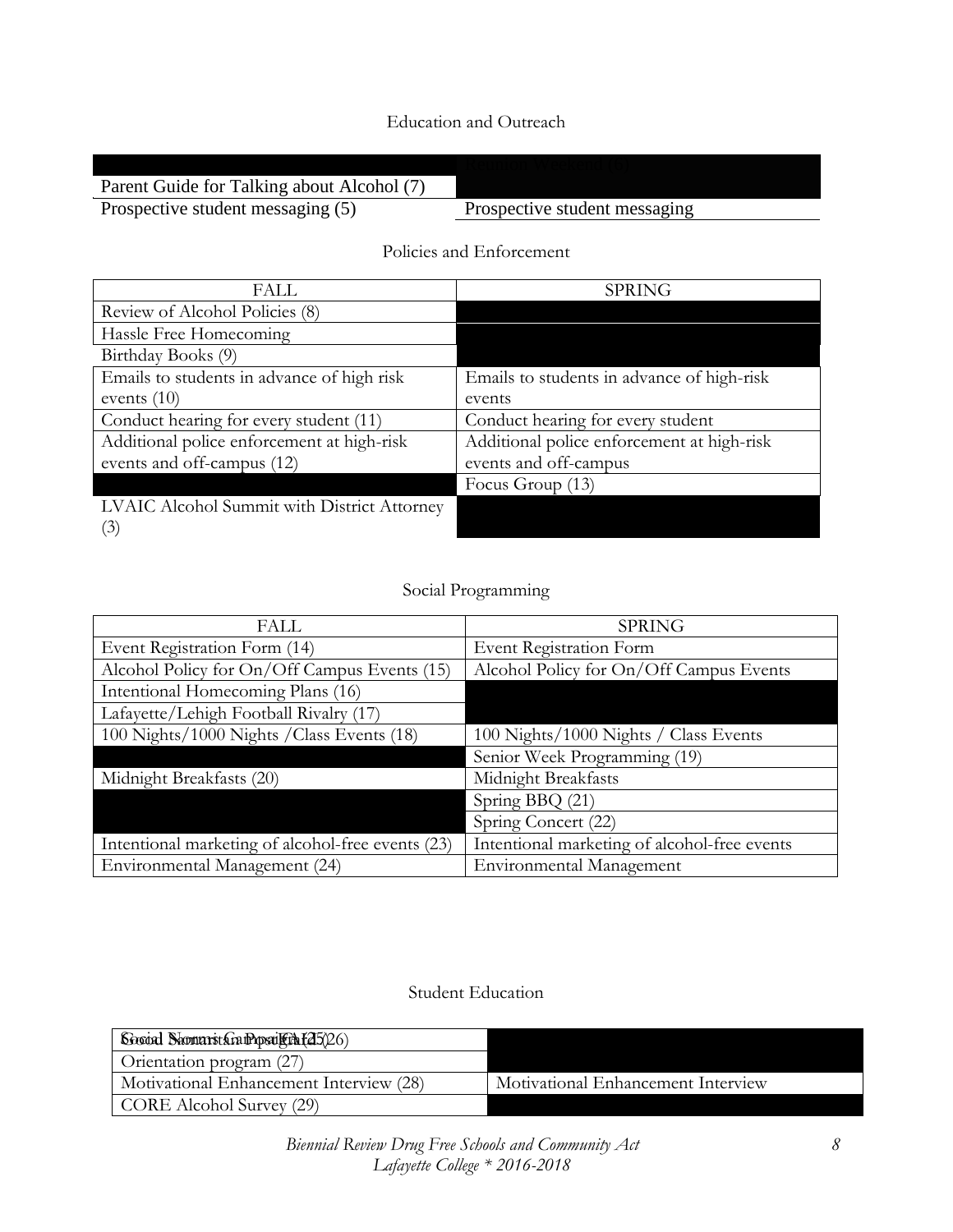| Direct outreach to groups/classes on campus    | Direct outreach to groups/classes on campus    |
|------------------------------------------------|------------------------------------------------|
| (30)                                           |                                                |
| LiveWell Advisers: Physical Wellness Committee | LiveWell Advisers: Physical Wellness Committee |
| (31)                                           | (31)                                           |
| Alcohol Edu for Sanctions (32)                 |                                                |
| Alcohol Awareness Week (34)                    |                                                |
| TIPS Training for Off-Campus Applicants (35)   |                                                |
| AOD Programming Awareness Training-            |                                                |
| Student Leaders (36)                           |                                                |

#### (1) *Parent Communication*:

## <https://families.lafayette.edu/>

The Parent Relations Office and the Office of the Dean of Students informs first year parents over the summer of the importance of talking with their sons and daughters prior to the start of the academic year and provides the resources listed above. Moreover, The Dean's Office writes to parents in advance of high-risk events occurring on campus such as Homecoming, Lafayette-Lehigh, and Spring Concert. The Director of Parent Relations also forwards messages to parents that the Dean's Office sends to students about responsible and legal use. Some students are not prepared to deal with such events and, as a result, engage in self-destructive or counter-productive behavior. These choices disrupt their pursuit of academic success and personal growth.

- Initiate dialogue between parents and the college on their child's college experiences.
- Assist students identified as experiencing difficulties with their own or others' use of alcohol.
- Inform parents of opportunities for their child to connect with student groups and staff on campus

#### (2) *Parent Handbook*: *NIAAA Tier 3 Strategy*

## [https://families.lafayette.edu/wp-content/uploads/sites/13/2018/08/parent-handbook\\_final](https://families.lafayette.edu/wp-content/uploads/sites/13/2018/08/parent-handbook_final-pass6.pdf)[pass6.pdf](https://families.lafayette.edu/wp-content/uploads/sites/13/2018/08/parent-handbook_final-pass6.pdf)

An on-line guide for parents intended to familiarize them with the offices and services available for their student at Lafayette College. The Direct of Parent Relations prepares this resource and distributes it each year to all parents. The resource can be found above.

Familiarize parents with campus resources so they can better assist their child.

## (3) LVAIC Alcohol Summit with District Attorney

Representatives from the four colleges and universities in the Lehigh Valley met with Northampton District Attorney John Morganelli to discuss prevention programs, identify best practices, and consider opportunities for collaboration. Lafayette representatives were Dean of Students Chris Hunt and Director of Public Safety Jeff Troxell.

#### (4) *Prologue and Accepted Students' Weekend*: *NIAAA Tier 2 Strategy*

Multiple offices on campus collaborate with Admissions to provide prospective students with fun, purposeful, and intentional programming. Student hosts engage prospective students in activities that showcase the campus and the students of Lafayette College at their finest.

- Encourage socialization without the consumption of alcohol.
- Facilitate a change in culture for prospective students where alcohol is not the central focus of socializing with peers.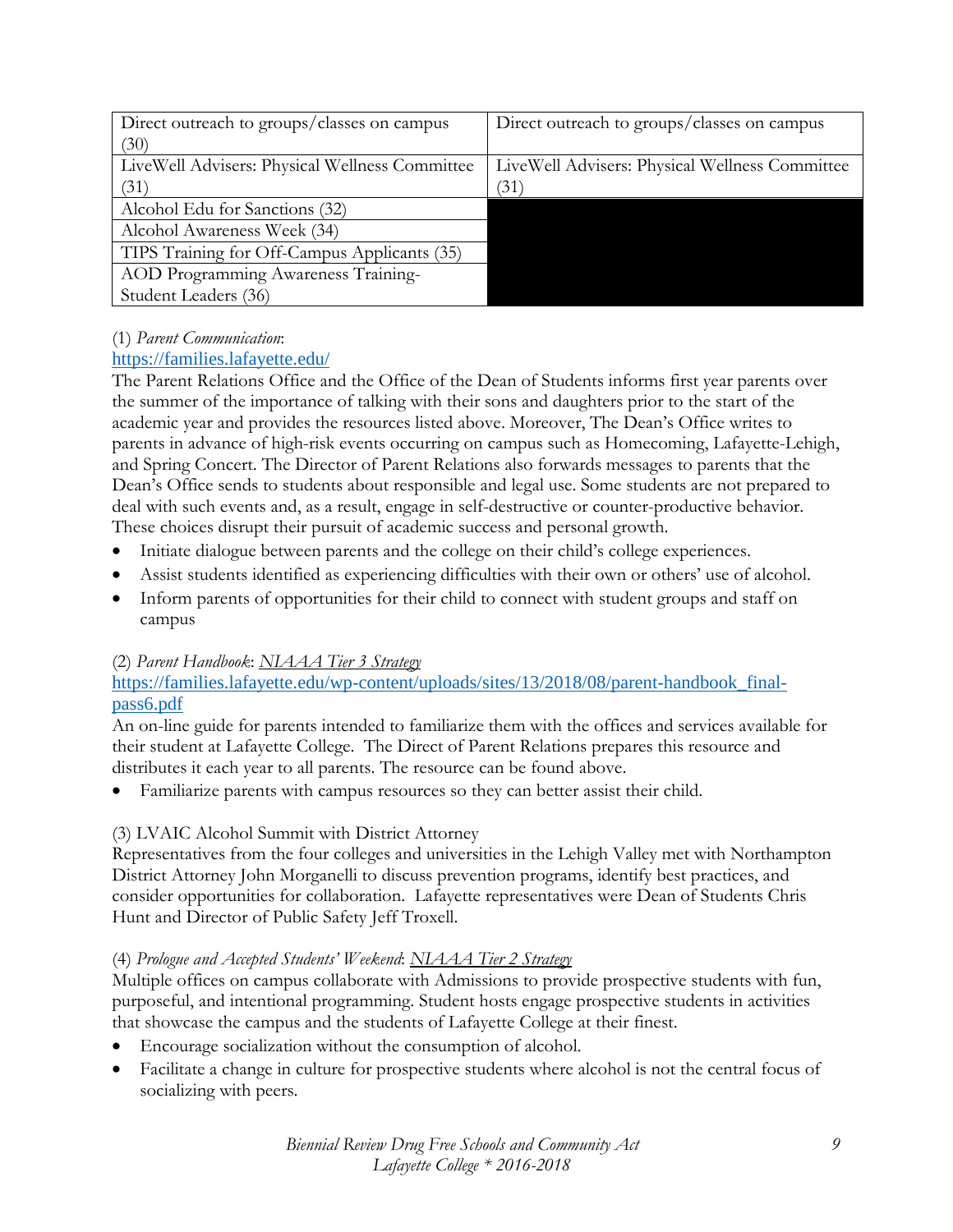- Organize more social programming during this weekend to keep students occupied.
- Increase enforcement on and off-campus during this weekend to observe and respond as needed.

#### (5) *Prospective Student Messaging*: *NIAAA Tier 2 Strategy*

Admissions Ambassadors effectively communicate the College's alcohol policy and direct parents and prospective students to online resources available that assist parents in speaking with their child about alcohol use. Prospective students and their parents need to recognize the role of alcohol on campus and the negative consequences on students both academically and personally.

- Provide clear and consistent messaging concerning high risk and rapid consumption of alcohol on campus.
- Reiterate that enforcement is important and convey its importance in reducing the negative impacts of high risk drinking at Lafayette
- Inform prospective students of the comprehensive support system in place to facilitate a safe and responsible drinking culture for those of legal drinking age.

## (6) *Reunion Weekend*: *NIAAA Tier 2 Strategy*

It is essential for alumni and guests of the College adhere to the College's alcohol policy and are knowledgeable of the College's efforts to reduce the high risk/rapid consumption of alcohol. The relationship between alumni and students is and will continue to be one of support both professionally and personally. Alumni play an important role in modeling and supporting the need for responsible consumption of alcohol. Consistent enforcement of policies during reunion or alumni events also reinforces the message to the College community that high-risk alcohol use by any member of the community degrades the overall approach to reducing it at Lafayette.

#### (7) *A Parent Handbook for Talking to Your Student About Alcohol: NIAAA Tier 1 Strategy* [https://conduct.lafayette.edu/wp-content/uploads/sites/93/2018/12/2018-Parent-Guide-for-](https://conduct.lafayette.edu/wp-content/uploads/sites/93/2018/12/2018-Parent-Guide-for-Talking-with-Students-About-Alcohol.pdf)[Talking-with-Students-About-Alcohol.pdf](https://conduct.lafayette.edu/wp-content/uploads/sites/93/2018/12/2018-Parent-Guide-for-Talking-with-Students-About-Alcohol.pdf)

Parents engage their child in a discussion about consumption prior to the student coming on campus utilizing a proprietary, licensed Parent Handbook publication. This parent-based intervention has undergone clinical trials and has been publicized in multiple peer review articles showing its efficacy.

• When given to first-year students prior to matriculation, has been shown to reduce high-risk drinking up to 18 weeks into the semester.

#### (8) *Review of Alcohol Policies*: *NIAAA Tier 3 Strategy*

The College's alcohol policy is currently under review by independent consultants as part of the regularly scheduled five-year review of the entire Code of Conduct.

#### (9) *Birthday Books*: *NIAAA Tier 2 Strategy*

Local merchants are provided with Birthday Books, upon request. These books include a student's name and their date of birth, allowing businesses to compare identification cards with College information. These Birthday Books are prepared and distributed by the Department of Public Safety and the Dean of Students Office.

(10) *Emails to students in advance of high-risk events*: *NIAAA Tier 3 Strategy*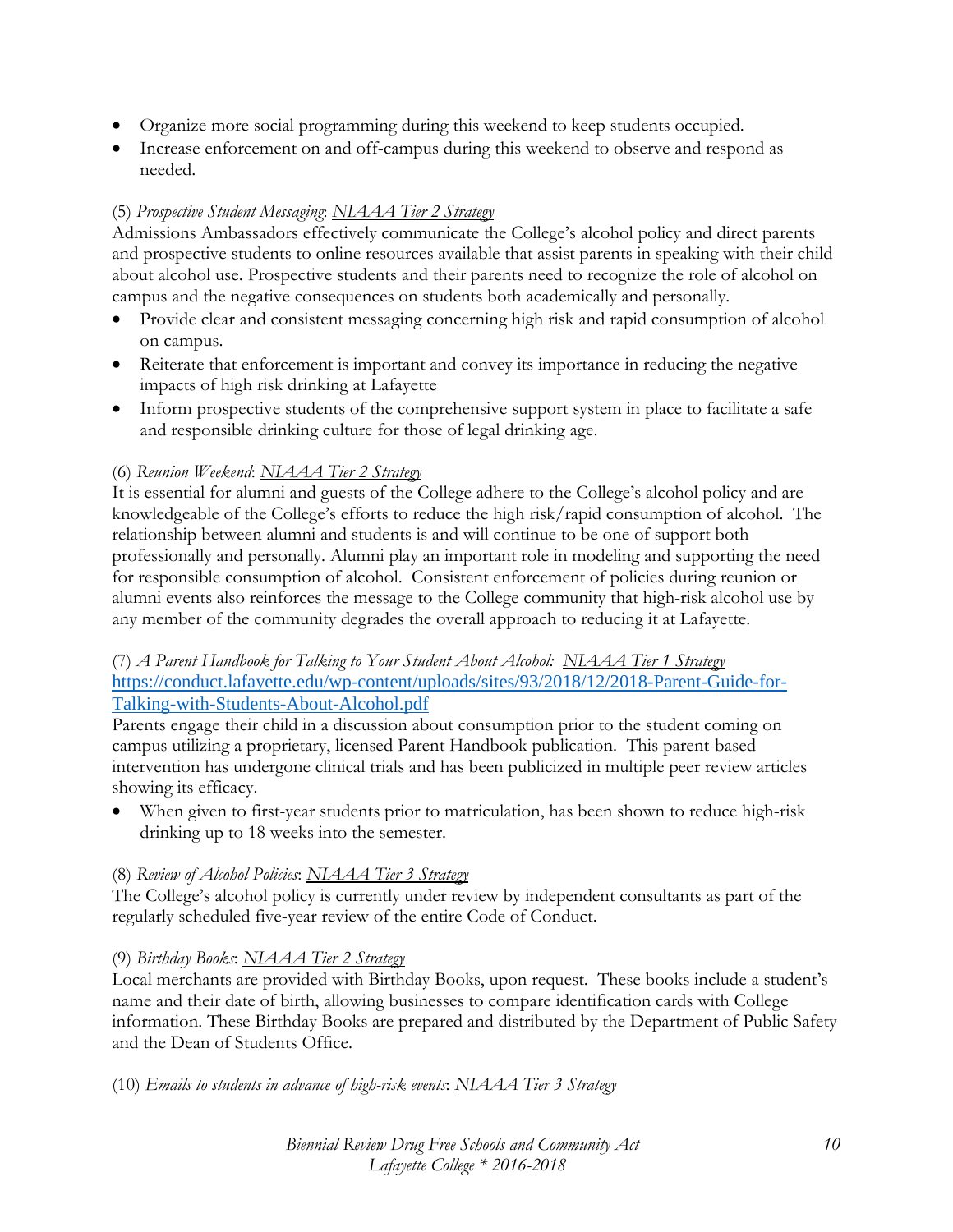The Dean of Students' Office sends information to students coordinated with high-risk periods or events. The information explicitly states the expectations for behaviors and consequences, and reinforces the message that consistent enforcement is in effect.

- Eliminate the confusion and misperception surrounding the event.
- State clearly what will or will not be tolerated and how students can attend an event without incidents, arrests, or citations.

## (11) *Conduct hearing for every student named in a report*: *NIAAA Tier 1 Strategy*

Each student cited with violating College policy must meet with a hearing officer called a case administrator. At a small institution, students expect to experience a hands-on approach for academic or conduct violations. Conduct hearings ensure the student meet with an administrative staff member to reflect on their experience, to maximize learning, to reduce repeat violations, and to identify an appropriate sanction(s).

- Determine level of responsibility and individual developmental/educational opportunity.
- Assign a sanction that maximizes learning and attempts to reduce repeat violations.
- Provide an opportunity to identify behaviors or attitudes that might indicate the need for additional intervention, counseling, or substance use evaluation. This "spectrum of response" ensures that we are treating each student individually and ensuring that the sanction can be successful in addressing the underlying issues.

## (12) *Additional police enforcement at high-risk events*: *NIAAA Tier 2 Strategy*

The College partnered with local law enforcement to patrol both events on- and off-campus. Enforcement of College policy as well as local laws convey to students that College sponsored events on campus must adhere to the stated expectations for behavior. As a part of the two-year grant by the Pennsylvania Liquor Control Board, the College contracts with Easton Police for several weekends each semester for additional, specific details for off-campus neighborhoods and residences.

- Decrease number of misconduct, public drunkenness, and underage consumption.
- In addition, the Pennsylvania Liquor Control Enforcement (PLCE) have been invited to attend high-risk events, like Homecoming, where they check ID's and arrest students who are violating the legal age for alcohol consumption. In 2018 there were six LCE officials in addition to the security below.

| Event                      | Total | Public | Bear     | Easton | Other    |
|----------------------------|-------|--------|----------|--------|----------|
|                            |       | Safety | Security | Police | Security |
| Homecoming                 | 40    |        | 18       | 10     | 10       |
| 2015                       |       |        |          |        |          |
| Homecoming                 | -38   |        | 18       | 8      | 8        |
| 2016                       |       |        |          |        |          |
| Homecoming 2018            | 52    |        |          |        | 42       |
| Typical Football Game   16 |       |        |          |        | 6        |
| Day Coverage               |       |        |          |        |          |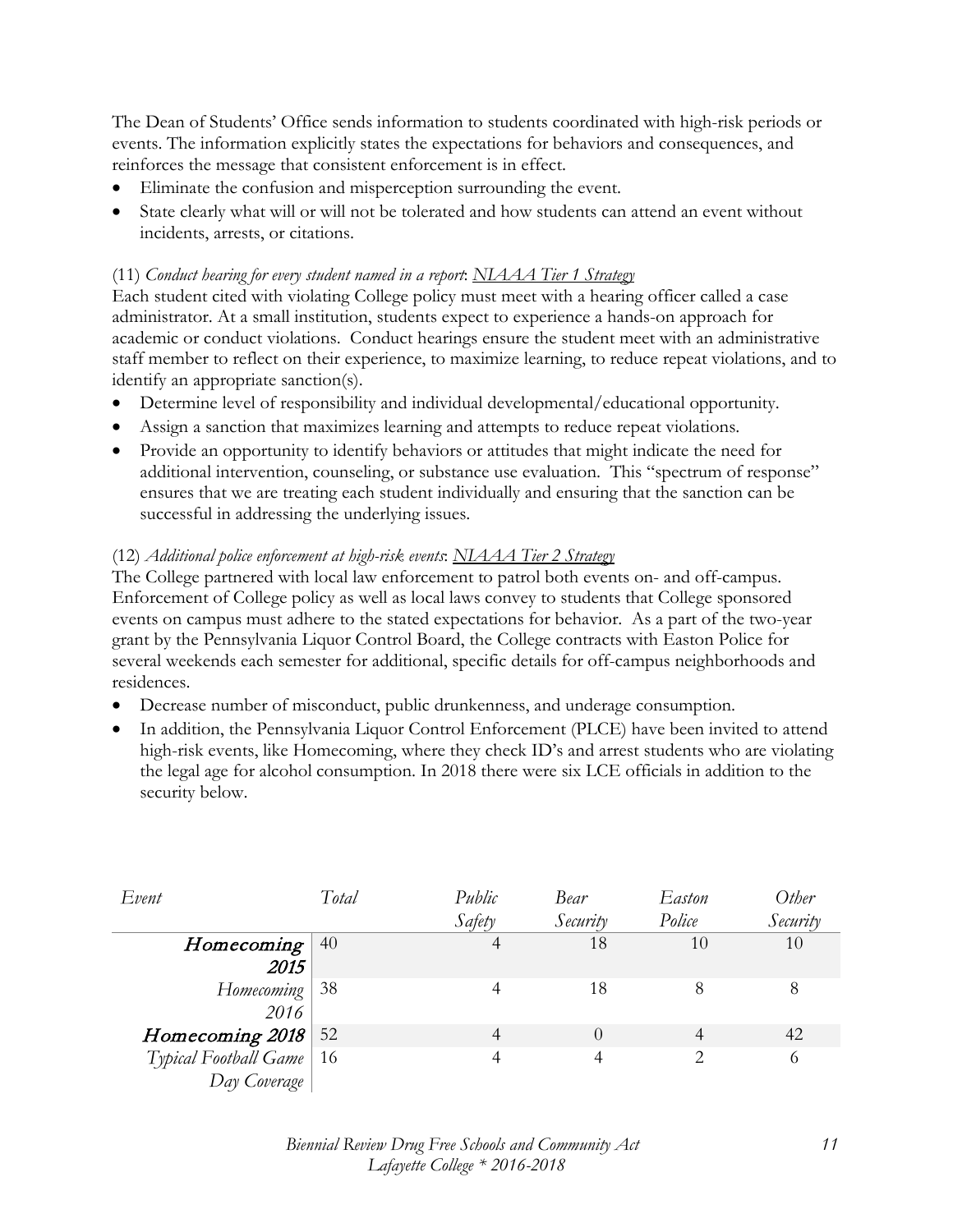15-20

Additional 15-20 Enforcement details/semester Weekdays & Weekends

## (13) *Focus Groups*: *NIAAA Tier 1 Strategy*

Student members of the AODSC and the LiveWell Adviser student group regularly solicit feedback from student focus groups to gather opinions and understanding of the current alcohol policy. In the fall of 2017 and 2018, the LiveWell Advisers utilized iPads in the student center in order to focus their efforts and to better understand messages that resonate with students.

- Determine students' level of knowledge of the alcohol policy.
- Better understand students' perception of policy and to determine ways in which the policy might be better communicated or distributed to students.
- Test students' knowledge of social norms messages and other programming that is done with the direct or indirect purpose of preventing high risk alcohol use.
- Gauge student use of alcohol and student perception of college drinking habits.

## (14) *Event Registration Form: NIAAA Tier 3 Strategy*

The AODSC has considered several policies related to social event registration. The Everfi Alcohol Action Plan recommends requiring off-campus events to be registered; however, the AODSC is unlikely to adopt this recommendation due to current staffing levels and the inability to consistently enforce such a policy at this time.

- Encourage students to hold events on campus
- Empower students to hold events with alcohol in a responsible way
- Require fraternity and sororities to register every chapter event, with or without alcohol.

## (15) *Alcohol Policies for On and Off-Campus Events: NIAAA Tier 2 Strategy*

The policy allows students with registered events through the Office of Student Involvement the ability to serve alcohol utilizing best practices (e.g. TIPS trained bartenders, etc.)

## (16) *Leopard's Lane on Anderson Courtyard: NIAAA Tier 3 Strategy*

The event was designed as part of an ongoing cultural shift in the way students celebrate the annual Homecoming weekend. Homecoming was moved to Anderson Courtyard in 2012 to eliminate underage drinking that had historically occurred on March Field and to better enforce the policies for the tailgating activities that took place on March Field. In an effort to realize the positive potential of Homecoming, the event was centered on providing an opportunity for alumni and current students to socialize and take part in engaging activities. In 2016-2018, homecoming activities and the Lafayette Lehigh Rivalry tailgates were held on Markle parking deck and the Alumni Plaza.

## (17) *Lafayette/Lehigh Rivalry Game*: *NIAAA Tier 3 Strategy*

The College provided transportation for students to and from the Lafayette/Lehigh game held at Lehigh University in 2017. Students driving under the influence pose a significant threat to themselves and the community. By providing transportation, Lafayette sought to eliminate the risks of alcohol-impaired driving. As students boarded the buses their backpacks were searched and they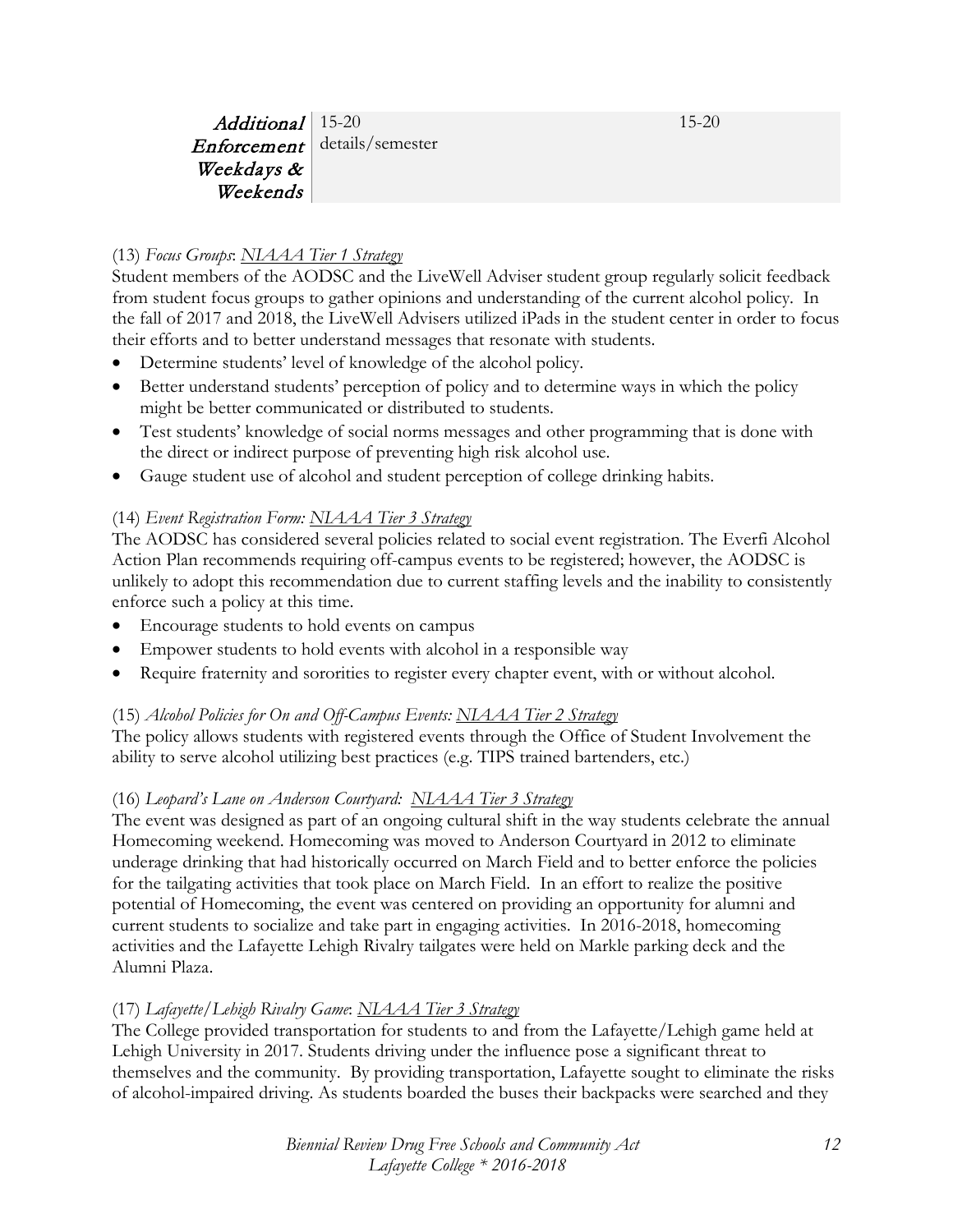were given bottles of water. In 2018, the College hosted the 154<sup>th</sup> Rivalry festivities according to detailed policies and significant enforcement. Best practices were in effect throughout the day (advanced communications about expectations, increased enforcement, limited tailgating time, access to water and food, activities that did not focus on alcohol – a food truck event, for example. Additional details can be found here: https://getinvolved.lafayette.edu/wpcontent/uploads/sites/95/2018/11/Lafayette\_Lehigh-Rivalry-poster-2018\_2nd-pass-1.pdf

#### (18) *100 Nights/1,000 Nights*: NIAA*A Tier 3 Strategy*

Students gather together as a first year and then senior class to commemorate their journey at Lafayette College. Prior to the 2013-14 academic year, some students viewed the event as an opportunity to pre-game and consume high quantities of alcohol. Since that time, a series of events throughout the year targeting first year students and seniors take the pressure off of this one event and encourage student participation in a number of events that model socializing in responsible and legal ways. See #19 below.

- Utilize education and purposeful programming to create an event centered on the celebration of shared successes, comradery, and community.
- Reduce the number of hospital transports.

#### (19) *Senior Week Programming*: *NIAAA Tier 3 Strategy*

The Senior Year Experience, in particular, now includes monthly events called "Senior Sips," that model responsible alcohol use where the College limits the availability of alcohol and takes the focus off of alcohol consumption and more on coming together as a class. In addition to events held throughout the year, seniors also enjoy a week of celebration coupled with programs and speakers including a trip to a local baseball game, yoga and fitness classes, a tour of a local brewery, and a cooking demonstration by the campus executive chef. We even offered an event on campus (a picnic) where senior students (of legal age) were permitted to bring their own beer to the event.

- Designed to empower and prepare the graduates for life beyond Lafayette's campus
- Provide alternative activities to counter the cultural norm of drinking alcohol
- Teach proper etiquette at professional functions where alcohol is served
- Unify the class one last time through traditions, memories, and goals for the future
- Prevent students from organizing off-campus events, on their own, as a way to have an event with alcohol

#### (20) *Midnight Breakfast- Fall & Spring*: *NIAAA Tier 3 Strategy*

Students were previously served free breakfast food at midnight during high risk weekends. In fall 2017, we moved these breakfasts to the Sunday evening in advance of finals week, in an effort to intentionally shift the focus and association from alcohol consumption to needed study breaks.

- Encourage students to associate midnight breakfast events as a study break event, rather than a high-risk alcohol consumption event.
- Foster community spirit between students.

#### (21) *Spring BBQ*: *NIAAA Tier 3 Strategy*

Students are served free dinner the day of a high-risk event.

• Provide students with hydration and substantial food.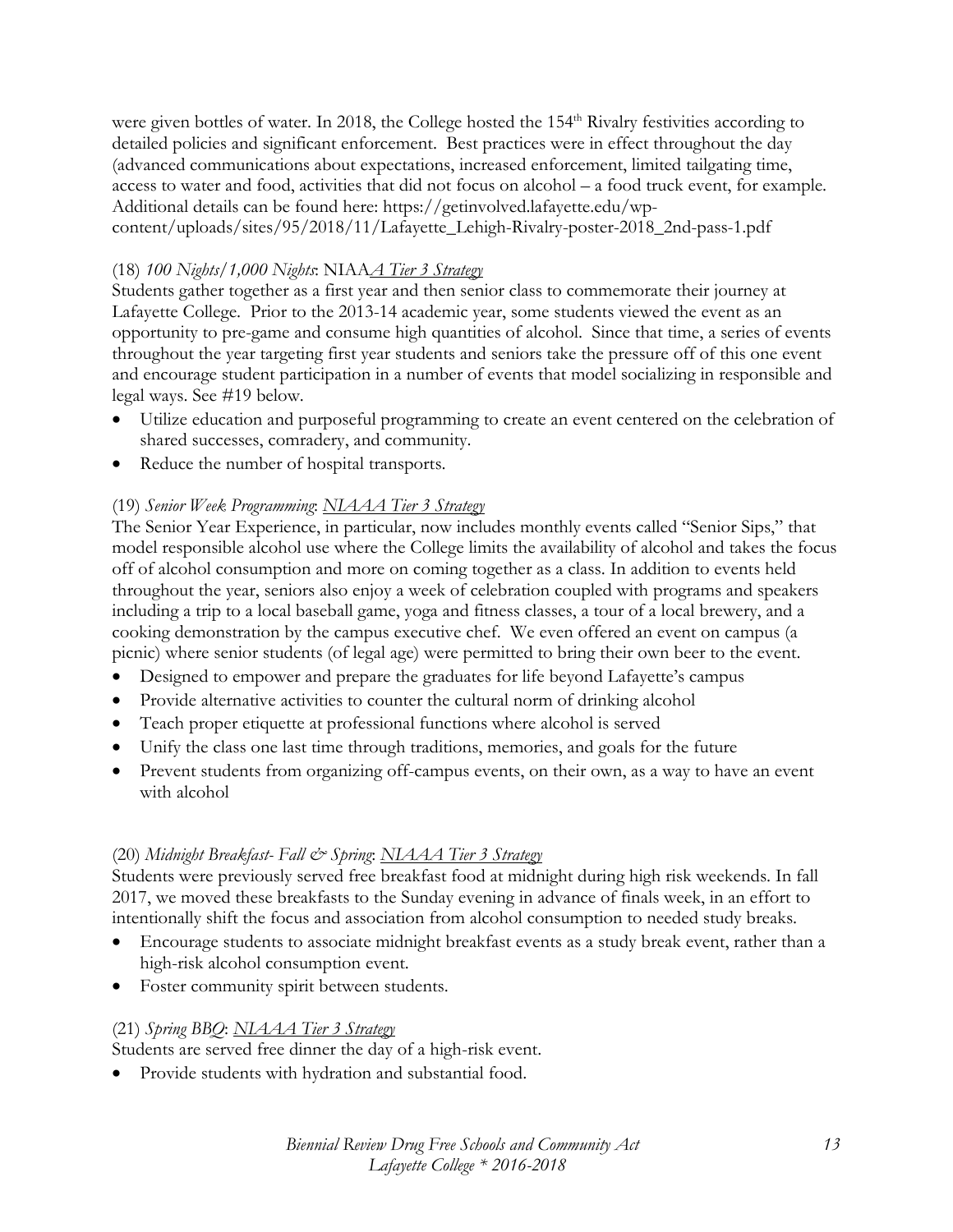- If students have consumed alcohol, food slows the absorption of alcohol into students' blood streams.
- Encourage students to leave their residence halls so faculty and staff can observe behaviors that might suggest the need for hospitalization for acute alcohol intoxication.
- Foster community spirit between students.

#### (22) *Spring Concer*t: *NIAAA Tier 3 Strategy*

Students are invited to take part in a new Lafayette tradition featuring popular artists performing live at Fisher Field or the Kirby Indoor Arena. While some traditions at Lafayette centered on the highrisk/rapid consumption of alcohol were eliminated or changed, the College sought to form "new traditions" that reflect the spirit of Lafayette College students and responsible use.

- Provide students with an alternative event
- Create an event with enough appeal that students would keep their consumption of alcohol in check or risk not being admitted to the event
- Turn away students at the door to demonstrate consistent enforcement of previously stated expectations for behaviors.
- Require ticket distribution for the concert to occur day of, in advance of the concert at a venue with free access to food and water.

## (23) *Intentional Marketing of Alcohol-Free Events*: *NIAAA Tier 3 Strategy*

Through social media and posters, students were made aware of events occurring on campus that are not centered on the consumption of alcohol. The college has branded these events "Pards Weekends" and weekly emails and posters are distributed as a reminder of upcoming alternative programming options for students.

- Create excitement for College sponsored events.
- Provide alternative programs.
- Recognize student groups who are creating and pursuing events that do not involve alcohol

#### (24) *Environmental Management*: *NIAAA Tier 3 Strategy*

Students' safety and wellbeing are supported through increased law enforcement during events that historically have included high-risk drinking.

- Coordination with multiple departments on campus, with the city of Easton, PLCB, and Easton Hospital.
- Increased hours of operation for Bailey Health Center.
- Availability of free water and food.
- Introduction of games and entertainment to increase student involvement and generate school spirit and pride.

#### (25) *Social Norms Campaign: NIAAA Tier 2 Strategy*

A normative campaign printed on several posters that were hung throughout campus. These posters and the campaign, which also featured one student-made video, were funded through the Pennsylvania Liquor Control Board two-year grant.

#### (26) *Good Samaritan Post Cards*: *NIAAA Tier 3 Strategy*

Postcards were distributed to students on campus highlighting the importance of intervening before a fellow student reaches a dangerous level of intoxication, helping students to identify symptoms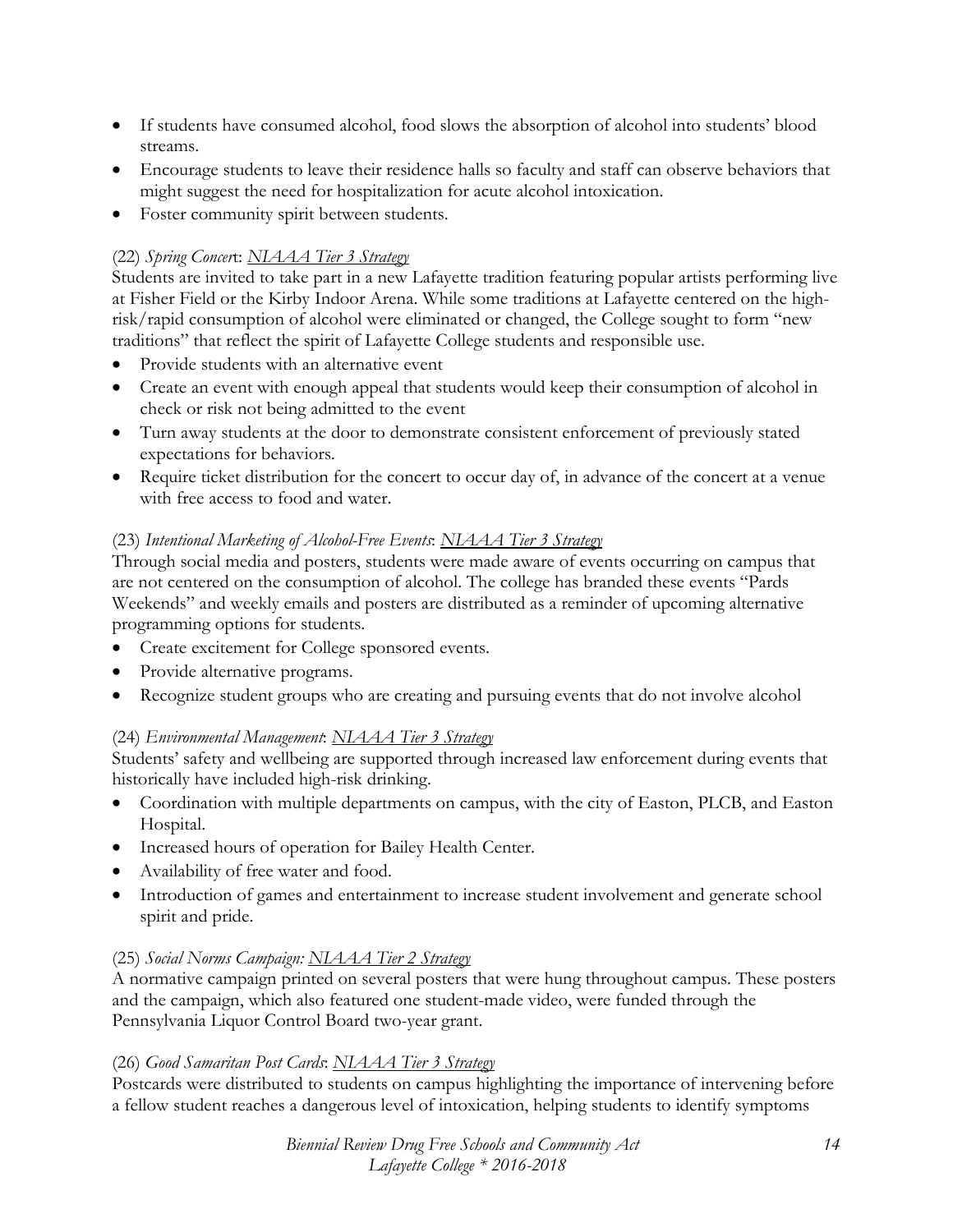and signs of alcohol poisoning, and familiarizing students with the process of seeking assistance. These postcards were placed into each students' mailbox at the beginning of the year.

The college successfully rebranded the Good Samaritan post cards in fall of 2018 to make them more holistic in nature—focusing on intervention and peer support before intoxication levels become dangerous. The policy is still present on the card, but it is intentionally offered as one of a handful of ways to intervene with peer alcohol consumption. This has helped to shift the campus culture to a community of 'care' where students support one another, intervene appropriately, and encourage safe drinking practices.

#### (27) *Orientation Program*: *NIAAA Tier 4 Strategy*

A perennial student orientation program designed to educate students about how decision-making is affected by alcohol. In the fall of 2016, we combined efforts to educate students on two important issues: sexual violence and high risk alcohol use. This approach has sustained through fall of 2018, in a slightly different format. This past year, the orientation schedule allowed for smaller group breakout sessions where Orientation Leaders facilitated conversations about these important topics following class-wide presentations or lectures. Lafayette also utilized Cornell's Intervene program, which includes video vignettes and small group discussions about a variety of issues, including highrisk drinking and substance misuse.

#### (28) *Motivational Enhancement Interview: NIAAA Tier 1 Strategy*

Students returning to campus after admittance to the hospital for intoxication meet with the Director of Health Services, Dr. Jeffery Goldstein. Dr. Goldstein offers a non-judgmental, nonconfrontational, and non-adversarial approach to increase the student's awareness of the potential problems caused, consequences experienced, and risks associated with high risk alcohol consumption. Beginning in 2017, the coordinator of student success and support began having conversations with selected students (those who exhibit signs of alcohol abuse or dependency) by utilizing motivational interviewing and wellness-focused strategies to ensure that we are providing personalized assessment and direct feedback. Screening and brief intervention (SBI) in a healthcare setting is a promising method that may reduce rates of heavy alcohol use by targeting students at early stages of developing alcohol problems. Research demonstrates that this intervention may work particularly well for riskiest drinkers.

#### (29) *CORE Alcohol Survey: NIAAA Tier 1 Strategy*

The CORE survey was administered to students in the spring 2016 and in the fall of 2018. In previous years, the Counseling Center administered their Drug and Alcohol Survey but the College began administering the Core in 2014. The CORE Institute is a national, non-profit research center with the largest data base for studies on alcohol and behaviors for similar Liberal Arts Colleges. The survey consists of 40 questions (Lafayette added ten questions to capture campus norms).

- Capture student attitudes and behaviors on the consumption of alcohol on campus and their knowledge of available services.
- Provide indicated programs and services based on survey results.

#### (30) *Direct outreach efforts to groups/classes on campus*: *NIAAA Tier 1 Strategy*

Faculty members engage students in discussions regarding college culture, the high-risk/rapid consumption of alcohol, and challenge alcohol expectations.

- Alter students' expectations about the effects of alcohol.
- Provide feedback and interactive dialogue of students' drinking habits.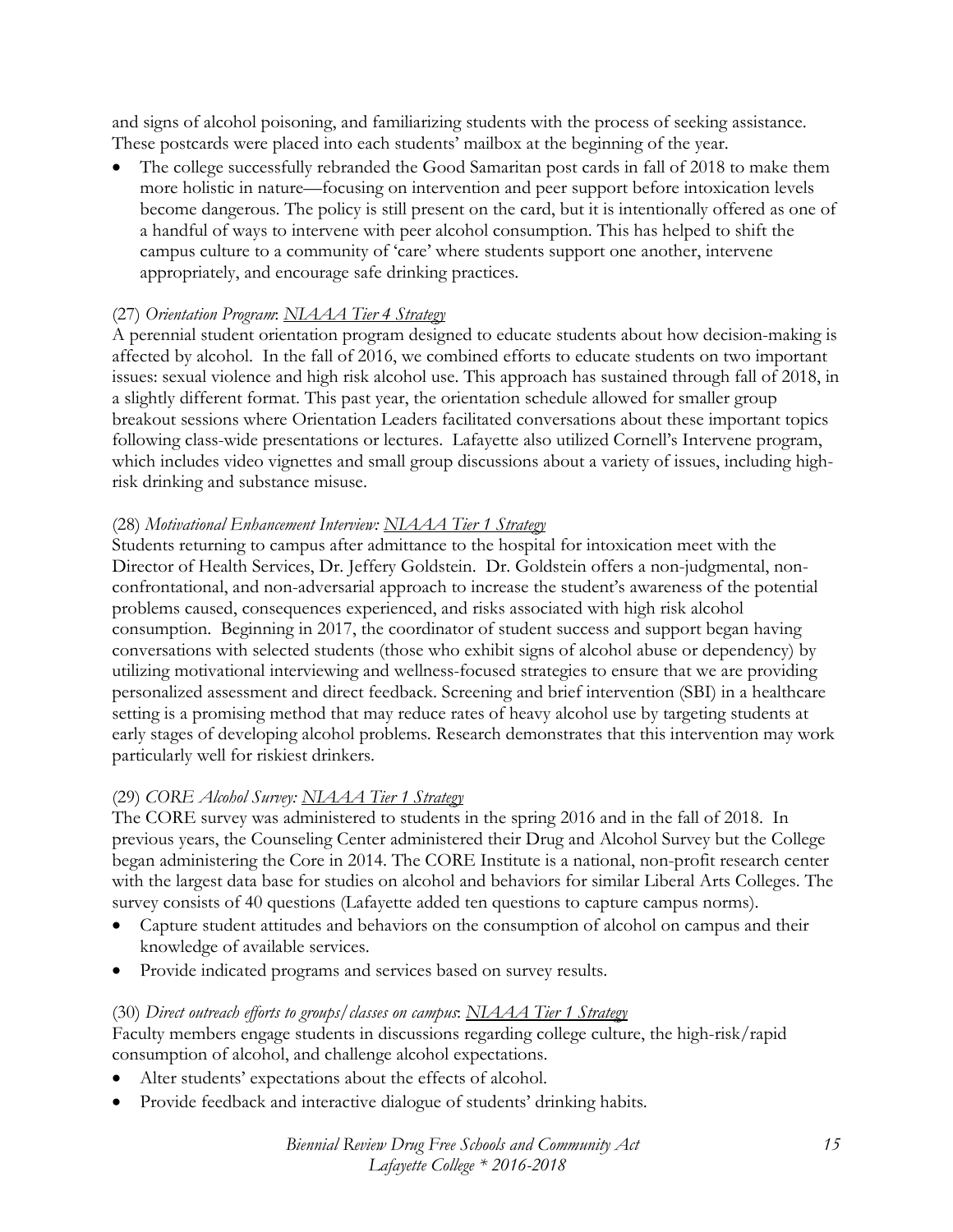• Assist faculty and staff with providing appropriate prevention/intervention strategies.

## (31) *LiveWell Advisers: Physical Wellness Committee NIAAA Tier 1 Strategy Challenging Alcohol Expectancies: NIAAA Tier 1 Strategy*

A peer education group committed to empower, to educate, and to create change at Lafayette College. The students are recruited for their commitment to drink responsibly and live holistically well. They work with students on campus to promote a culture of responsible drinking. They conduct education sessions with every first-year student in the week immediately following new student orientation. As an important addition to the comprehensive alcohol education program, including pre-matriculation on-line course (#32) and new student orientation programming (#27), these peers partnered with the Pards Against Sexual Assault (PASA) student organization in order to speak with first-year students in smaller groups. They addressed concerns students have about social life at the College, about using alcohol, about engaging in sexual relationships, and about maintaining values in the face of perceived social pressure. Challenging alcohol expectancies has been shown to have positive effects that last up to six weeks post-program. In fall of 2018, over 60% of first year students attended this program. Post-program evaluations show that the program was very well-received.

- Reduce the harmful effects of alcohol and other drugs use.
- Promote a culture of healthy living.
- Respond to questions about alcohol and other drug use and abuse.
- Promote awareness.
- Provide students with upper-level peer mentors with whom they can discuss the topics of alcohol use

(32) *On-line alcohol education module (Alcohol.edu and AlcoholEdu for Sanctions): NIAAA Tier 1 Strategy* Students challenge their alcohol expectations and test their knowledge of alcohol use. The on-line module provides basic alcohol education as well as multiple other modules helpful to students and parents. The results enable the College to compare class over class as well as comparisons to similar colleges and universities.

- Reduce the risk of drugs and alcohol abuse among college students.
- Engage students and parents in effective, evidence-based prevention.
- Give administrators the data to target, evaluate, and strengthen prevention initiatives.
- Utilized for general prevention and for conduct violations
- Required completion in order to register for spring classes

#### (33) Membership in the Everfi Coalition

Coalition membership affords Lafayette College the opportunity to take advantage of several proven tools that are invaluable in providing students with current and compelling research and best practices on reducing high risk and underage alcohol consumption. Coalition membersip provides Lafayette with a dedicated research team, research reports, executive summaries, strategic insights and tactical tools to combat underage and high risk drinking specific to Lafayette's student population. Further, membership affords Lafayette AODS educators, the DOS, and the Vice President for Campus Life with the opportunities to attend the annual research summit and a professional development institute (semi-annually) where best practices and national data sets are shared and critiqued. Most importantly, members are guided by an Everfi professional to develop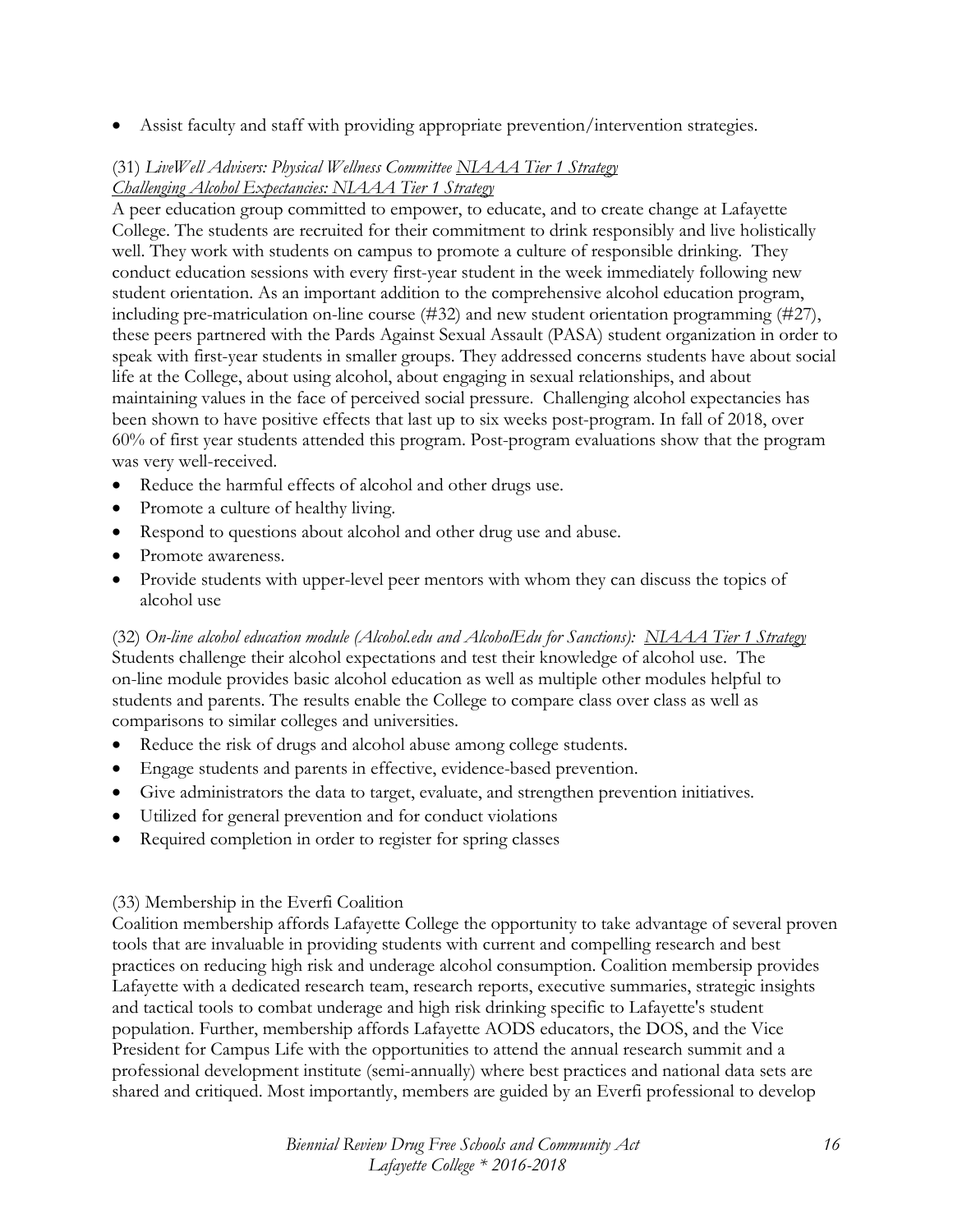and maintain an alcohol education and prevention plan. The Everfi professional provides ongoing evaluations of current strategies and programs to ensure Lafayette adheres to best practices and current research.

- Allows Lafayette to remain informed of recent research and best practices
- Provides Lafayette with a specific Action Plan tailored to student data on AODS

#### (34) Annual Alcohol Awareness Week

The College reinstituted the national collegiate Alcohol Awareness Week during the third of week of October in fall of 2017 and again in 2018. The LiveWell Advisers: Physical Wellness Committee spearheaded this week of programming. Both years focused on student-initiated conversations around alcohol and the importance of changing the culture of unsafe drinking on college campuses. In fall of 2018, students partnered with faculty in an effort to engage faculty in this conversation. Faculty members prepared presentations for the student body about the interconnection of their respective disciplines and alcohol. Both 2017 and 2018 had well attended programmatic events that reached different student populations.

- Allows for student-led, small group discussions about the role students play in changing the national college drinking culture.
- Creates a partnership between students, faculty, and administration in a unique, purposedriven way.

## (35) TIPS Training for Off-Campus Applicants

Beginning in fall of 2018, the AODSC identified a need to educate off-campus residents about social host liability and responsible drinking/hosting practices. We sought out the Health Communications, INC. – widely known TIPS Program for University. Seven staff members became trainers in the spring of 2018, allowing them to facilitate trainings throughout the fall 2018 semester. Over 250 students completed this training as they apply to live in privately-owned or college-owned off-campus housing in 2019. This three-hour training requires a passing score on a standardized exam. Evaluations collected thus far have provided valuable positive feedback about the implementation of this new mandate.

• Educates students applying for off-campus housing on social host liability and responsible drinking/hosting practices.

#### (36) AOD Programming Awareness Training- Student Leaders

In fall of 2018, the Assistant Dean of Students trained Orientation Leaders and Resident Advisers on the AOD program at Lafayette. Included in the training was information regarding policy, programming structure, and the theoretical framework of current programming initiatives.

- Educates student leaders on the alcohol and other drug programming efforts on campus.
- Allows student leaders to share this information with first year students and residents.

## **AODS INTERVENTION SERVICES**

#### **Bailey Health Center**

The Bailey Health Center website can be accessed at: http://healthcenter.lafayette.edu. The staff of professionals is trained to take care of most non-emergency medical situations. The College physician meets with every student transported to the hospital for acute alcohol poisoning and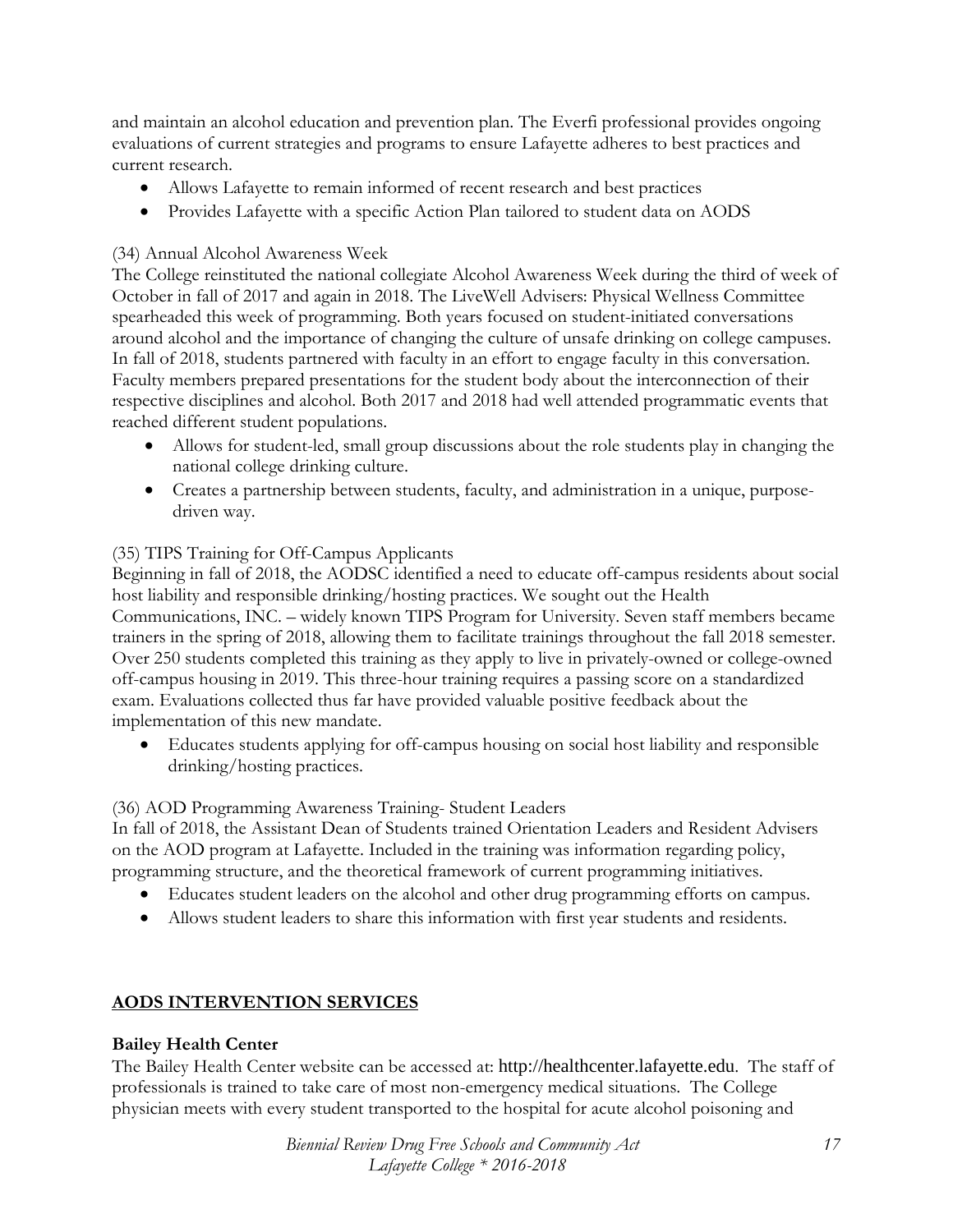utilizes the Motivational Enhancement Interview during these follow-up conversations. More specific health and safety tips can be accessed at: [http://healthcenter.lafayette.edu/education/areas](http://healthcenter.lafayette.edu/education/areas-of-concern/alcohol/)[of-concern/alcohol/.](http://healthcenter.lafayette.edu/education/areas-of-concern/alcohol/)

#### **Student Support and Intervention**

The Student Support and Intervention Team website can be accessed at: [https://deanofstudents.lafayette.edu/community-support-and-response/support-intervention](https://deanofstudents.lafayette.edu/community-support-and-response/support-intervention-team/)[team/.](https://deanofstudents.lafayette.edu/community-support-and-response/support-intervention-team/) A student whose behavior appears to meet the criteria for posing a serious risk to his/her own or others' health or safety, or a student who indicates that they are experiencing significant distress that may lead to self harm, will be subject to review by members of the *Student Support and Intervention Team.* The committee is chaired by the Assistant Dean of Students. Additional members include the Directors of Health, Counseling, and Residence Life, Student Conduct, and three academic class deans of the College. The *Student Support and Intervention Team* regularly meets to discuss students' cases and to determine an individualized approach to creating a support network for students.

#### **Counseling Center**

The Counseling Center's web site can be accessed at: [http://counselingcenter.lafayette.edu/.](http://counselingcenter.lafayette.edu/) Approximately 43% of Lafayette students typically seek counseling during their college career. The Counseling Center staff strives to treat each student with respect and dignity, and recognize that personal characteristics, such as race, culture, gender, sexual orientation, socioeconomic status, and religious beliefs, are important factors in the counseling relationship.

#### **Intercollegiate Athletics**

Per NCAA rules, the Department of Athletics disseminates information about banned drug classes to all student-athletes and educates them about products that might contain banned drugs. At the beginning of each academic year, student-athletes are given information from compliance and medical staff members about nutritional supplements, alcohol, and banned drugs. All studentathletes are aware that these lists evolve with time and are asked to consult with the College's medical staff if they have questions. Additionally, our Department of Athletics supplements these drug information sessions with the online training tool Alcohol.Edu

#### **Fraternity and Sorority Advising**

The Office of Fraternity and Sorority Advising supports the Fraternal Information and Programming Group as the national best practices guidelines adopted by participating organizations. The complete document can be accessed by visiting: [http://greeklife.lafayette.edu](http://greeklife.lafayette.edu/)

## **V. ENFORCEMENT AND SANCTIONING**

## **EMPLOYEES**

All Lafayette College employees are required to abide by the Standards of Conduct Policy as a condition of employment. Sanctions imposed by the College for violation of the policy may range from mandatory participation in rehabilitation programs to termination of employment or referral for prosecution. Any employee who is convicted of any drug-related crime in the workplace must notify the College's Office of Human Resources within five days of conviction. Notification of such conviction is also a mandatory condition for continued employment at the College. Any employee convicted of a drug-related crime in the workplace will be subject to discipline including, but not limited to, immediate dismissal.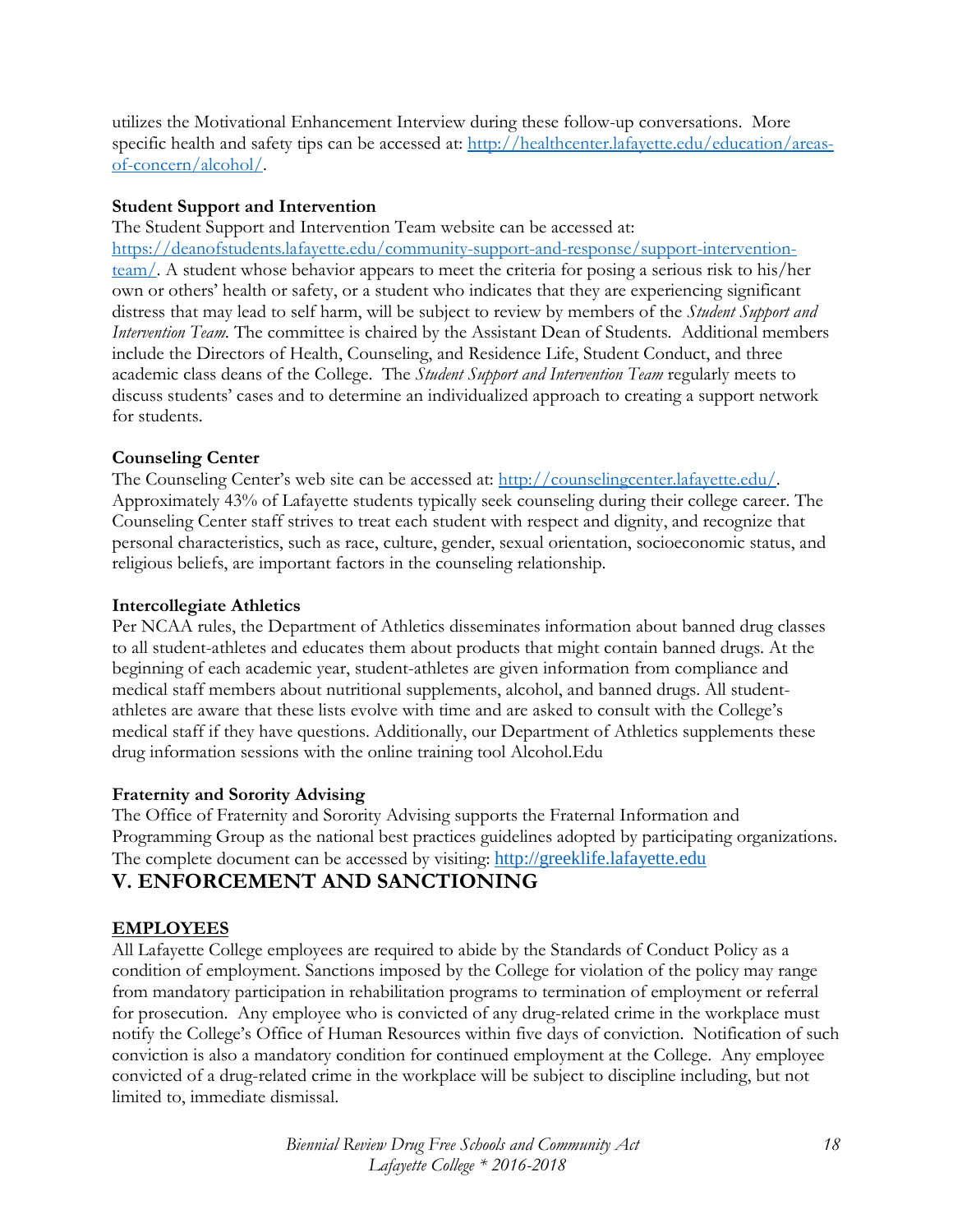#### **STUDENTS**

When students are found in violation of the Alcohol and Drug Policy, the case administrator or appropriate faculty committee on student conduct will impose sanctions that are intended to maintain an environment conducive to the achievement of the College's educational mission as well as provide opportunities for the respondent to learn from the incident. The sanctions were designed based on the trans-theoretical model of change utilizing a philosophy weighted in personal development and awareness. Students will be assigned both a consequence sanction (Table A) and an educational/personal development sanction (Table B). To ensure consistent enforcement, not only are minimum sanctions applied according to a rubric outlined the Student Handbook, but also case administrators meet regularly to review cases in aggregate and to ensure that minimum and consistent sanctions are being applied across the approximately 12 case administrators.

| Table A                         |                     |  |  |
|---------------------------------|---------------------|--|--|
| Formal Warning                  | Expulsion           |  |  |
| Warning Probation               | Fines (\$100-200)   |  |  |
| Disciplinary Probation Level I  | Parent Notification |  |  |
| Disciplinary Probation Level II | Parent Conference   |  |  |
| Suspension                      |                     |  |  |

#### Table B

| Alcohol Individual Meeting    | Autobiographical Paper |  |
|-------------------------------|------------------------|--|
| Alcohol Group Meeting         | Accountability Plan    |  |
|                               | Counseling Intake      |  |
| Writing Assignment            | Reading Assignment     |  |
| Restitution                   | Apology                |  |
|                               | Program Creation       |  |
|                               | Loss of Privileges     |  |
| Repeated Violations Statement | Recommendations        |  |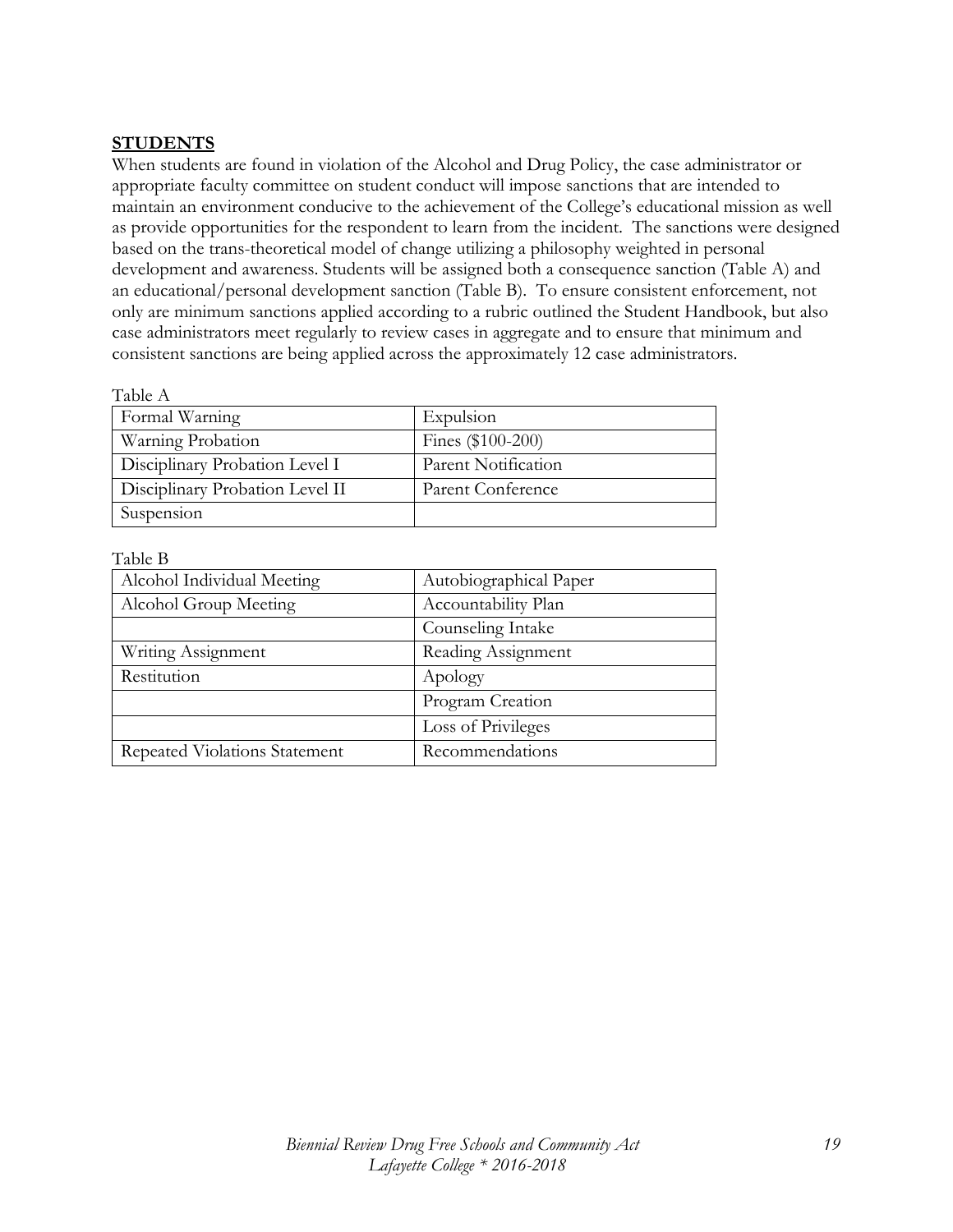#### **Conduct Data**

The following data reflect the number of incident types from July 2014 to June 2018 and does not represent the number of students charged within the academic year. Students can be charged with multiple policy violations per one incident.

| Alcohol Violations       | Total        | Responsible    |                  | Not Responsible |                  |
|--------------------------|--------------|----------------|------------------|-----------------|------------------|
| Academic Year            | 409          | 201            |                  | 208             |                  |
| 2014-2015                |              |                |                  |                 |                  |
| Academic Year            |              |                |                  |                 |                  |
| 2015-2016                | 261          | 153            |                  | 108             |                  |
| Academic Year            |              |                |                  |                 |                  |
| 2016-2017                | 109          | 81             |                  | 28              |                  |
| Academic Year            |              |                |                  |                 |                  |
| $2017 - 2018$            | 91           | 59             |                  | 32              |                  |
|                          |              |                |                  |                 |                  |
|                          |              |                |                  |                 |                  |
| Drug Violations          | Total        | Responsible    |                  | Not Responsible |                  |
| Academic Year            | 91           | 50             |                  | 41              |                  |
| 2014-2015                |              |                |                  |                 |                  |
| Academic Year            |              |                |                  |                 |                  |
| 2015-2016                | 45           | 20             |                  | 25              |                  |
| Academic Year            |              |                |                  |                 |                  |
| 2016-2017                | 25           | 19             |                  | 6               |                  |
| Academic Year            |              |                |                  |                 |                  |
| 2017-2018                | 13           | 5              |                  | $8\,$           |                  |
|                          |              |                |                  |                 |                  |
|                          |              |                |                  |                 |                  |
| Alcohol Violation        | AY' 2014-    | AY'            | AY' 2016-        |                 | AY'              |
| <b>Sanctions</b>         | 2015         | 2015-          | 2017 (Fall       |                 | 2017-            |
|                          |              | 2016           | Semester)        |                 | 2018             |
| Formal Warning           | 17           | 15             | $\overline{4}$   |                 | $\mathfrak{Z}$   |
| <b>Warning Probation</b> | 144          | 95             | 18               |                 | 37               |
| Disciplinary Probation   | 40           | 39             | 13               |                 | 14               |
|                          |              |                |                  |                 |                  |
| Disciplinary Probation   | 16           | 5              | $\mathbf{1}$     |                 | $\mathbf{1}$     |
| $I\!I$                   |              |                |                  |                 |                  |
| Suspension               | $\mathbf{1}$ | $\overline{2}$ | $\mathbf X$      |                 | $\theta$         |
| Expulsion                | $\theta$     | $\overline{0}$ | $\theta$         |                 | $\boldsymbol{0}$ |
| Parent/Guardian          | 147          | 86             | 21               |                 | 33               |
| Notification             |              |                |                  |                 |                  |
| Parent/Guardian          | $\theta$     | 5              | $\boldsymbol{0}$ |                 | $\mathfrak{Z}$   |
| Conference               |              |                |                  |                 |                  |
| Fine                     | 155          | 91             | 24               |                 | 38               |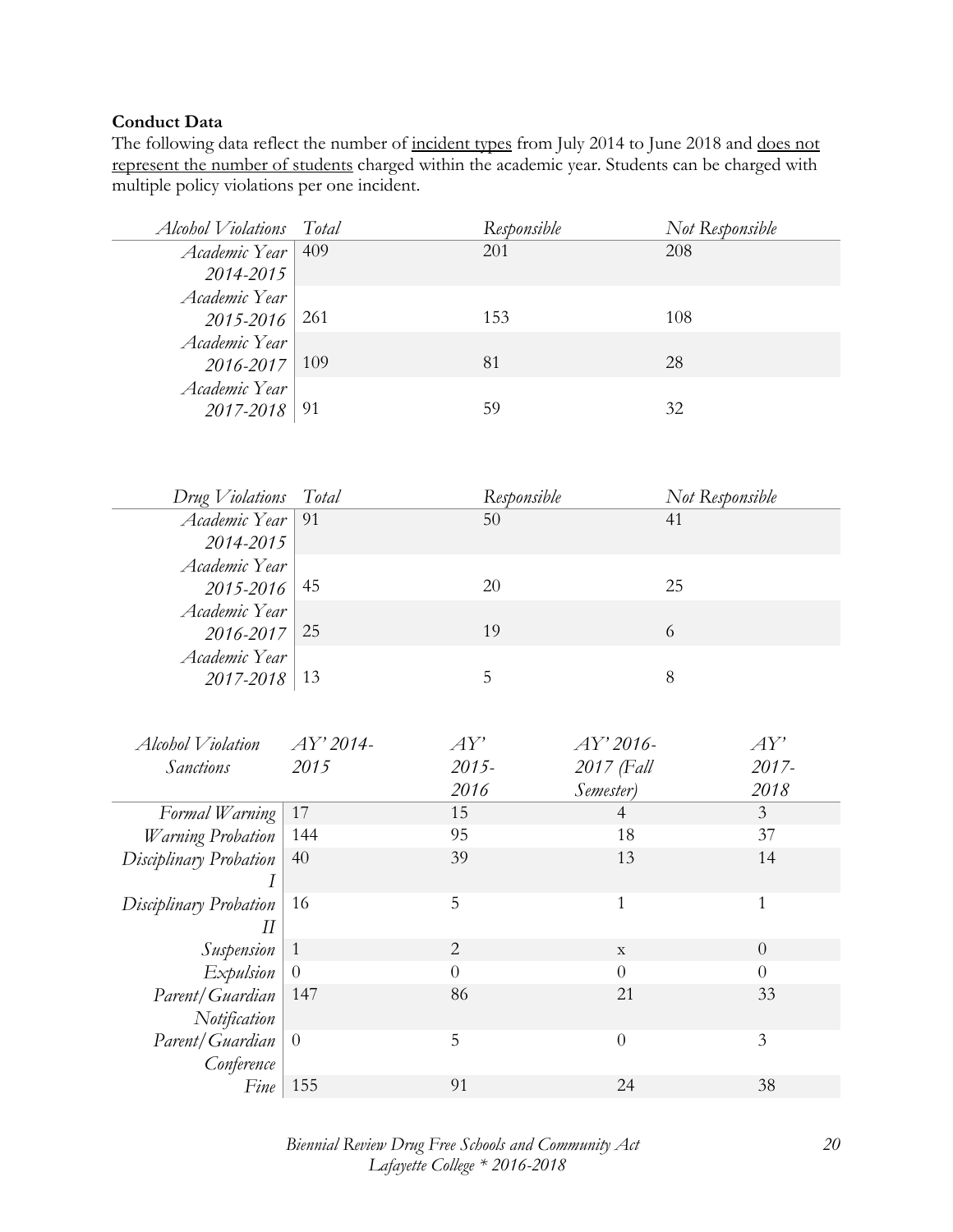| Alcohol Education $-$ 116<br>Individual   |              | 37        | 16             | 31                       |
|-------------------------------------------|--------------|-----------|----------------|--------------------------|
| $\Delta$ lcohol Education –   18<br>Group |              | 18        | $\overline{0}$ | $\theta$                 |
| $My$ Student Body $\vert 0 \rangle$       |              | 22        | $\Omega$       |                          |
| Marijuana Awareness   NA<br>Class         |              | <b>NA</b> | N/A            | $\theta$                 |
|                                           |              |           |                |                          |
| <i>Substance Abuse</i>   NA<br>Assessment |              | NA.       | 1              | $\left($                 |
| Paper                                     | $\mathbf{1}$ | 15        | 6              | $\overline{\phantom{a}}$ |
| Additional Sanction                       | $\theta$     | 14        | 6              | 2                        |

| Drug Violation             | AY' 2014-        | $AY'$ 2015-    | AY' 2016-       | AY'                |
|----------------------------|------------------|----------------|-----------------|--------------------|
| Sanctions                  | 2015             | 2016           | 2017            | <mark>2017-</mark> |
|                            |                  |                | (Fall Semester) | 2018               |
| Formal Warning             | $\mathbf{1}$     | $\overline{3}$ | $\theta$        | $\boldsymbol{0}$   |
| <b>Warning Probation</b>   | 17               | $\overline{4}$ | 6               | 5                  |
| <b>DPI</b>                 | 35               | 15             | 6               | $\mathfrak{Z}$     |
| <b>DPII</b>                | $\overline{9}$   | 4              | $\mathbf{1}$    |                    |
| Suspension                 | 3                | $\overline{2}$ | $\overline{0}$  | $\mathbf{1}$       |
| Expulsion                  | $\boldsymbol{0}$ | $\overline{0}$ | $\overline{0}$  | $\mathbf{1}$       |
| Parent/Guardian            | 47               | 18             | 7               | 7                  |
| Notification               |                  |                |                 |                    |
| Parent/Guardian            | $\overline{0}$   | $\overline{0}$ | $\overline{0}$  | $\mathbf{1}$       |
| Conference                 |                  |                |                 |                    |
| Fine                       | 48               | 17             | 8               | 7                  |
| Alcohol Education-         | 47               | 12             | $\overline{0}$  | $\theta$           |
| Individual                 |                  |                |                 |                    |
| Alcohol Education-         | $\theta$         | $\theta$       | $\theta$        | $\theta$           |
| Group                      |                  |                |                 |                    |
| My Student Body            | $\overline{0}$   | $\mathbf{1}$   |                 |                    |
| Marijuana Awareness        | $\theta$         | $\mathbf{1}$   | $\overline{2}$  | $\theta$           |
| Class                      |                  |                |                 |                    |
| Substance Abuse            | $\theta$         | $\mathbf{1}$   | $\mathbf{1}$    | $\mathbf{1}$       |
| Assessment                 |                  |                |                 |                    |
| Paper                      | $\theta$         | $\overline{4}$ | $\overline{4}$  | $\mathfrak{Z}$     |
| <b>Additional Sanction</b> | $\overline{0}$   | 6              | $\mathbf{1}$    | $\mathbf{1}$       |
| Repeat Offenders           |                  |                | 3               | $\overline{2}$     |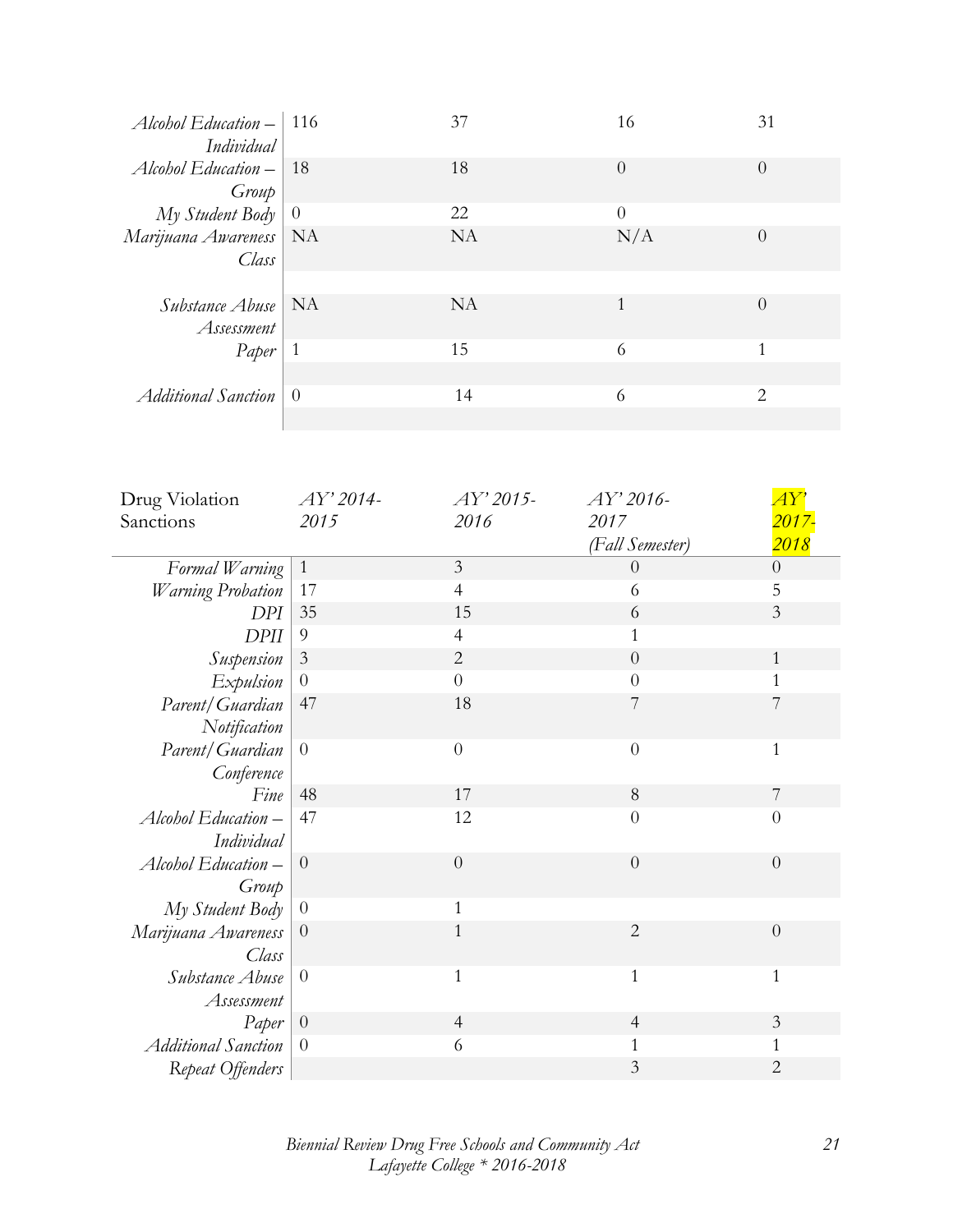# **VI. CONCLUSION**

#### **Strengths**

The AODSC has continued to implement a number of programs across four strategic areas, working to include as many departments, offices, and divisions across the College. The AODSC intentionally includes faculty, administrators, and students from across the college and with representation in each class year. The programs – both educational and social – target alumni, students, parents, and employees. Using the NIAAA four tiers of effective strategies, the Committee continued to build upon previous efforts at the College to consistently reduce the negative implications on the community of high-risk drinking. From organizing various strategies to reduce the illegal use and the implications of high risk use on historically risky events and weekends and ensuring universal education through on-line tools like AlcoholEdu to the careful planning of 100 Nights/1000 Nights and increasing enforcement throughout the semester, students are continually exposed to the College's effort to promote responsible drinking by those of legal age. The Dean of Students Office regularly communicates to students about these issues (as well as to parents) and works to ensure that programming staff consider their plans holistically to mitigate the unintended risks of high risk use by considering event timing, location, or venue.

The College continues to embrace a harm reduction strategy, which includes making water and food accessible to students and thinking holistically about event management. The latter includes thinking about the day before, the morning of, and even the period after large events as target areas. It also considers how to incentivize responsible choices by denying entrance to events for students who demonstrate high-risk use. At every high risk event water is available and hydration is encouraged. Ample food and enticing games make events festive and moves the focus of the event from the rapid consumption of alcohol towards socializing, making memories, and consuming alcohol in a responsible manner if one chooses to drink.

In addition, an area for development in 2016 was to "build upon the recent hiring of the Coordinator of Student Wellness and Support to develop and implement a student health and wellness culture. Prioritize thriving, resiliency, responsible decisions, etc. into an overall "well-being" ethos." After a full two years in this position, the LiveWell Lafayette name is well-known on campus and the coordinator has been invited to give presentations to various Greek chapters, residence halls, clubs, and community groups. In addition, programming is robust as the LiveWell Advisers offer workshops and events on a monthly basis.

Although the struggle to reduce rapid consumption/high-risk drinking is never complete, the statistics since 2013 demonstrate that Lafayette College has made considerable strides. Documenting the trend since the 2012-13 school year, reported citations show a decrease in the following areas: false identifications (33 in '13-14; 5 in '14-15; and 8 in '15-16) furnishing alcohol to minors (22 in '13-14; 15 in '14-15; and 8 in '15-16), and underage consumption (151 in '13-14; 96 in '14-15; and 91 in '15-16). Total alcohol charges have continued to decreased since our last biannual report in 2016 as evidenced by these total numbers of alcohol violations (not students, by individual charges): 276 in '13-14; 140 in '14-15; and 148 in '15-16.

#### **Areas for Development 2018-2020**